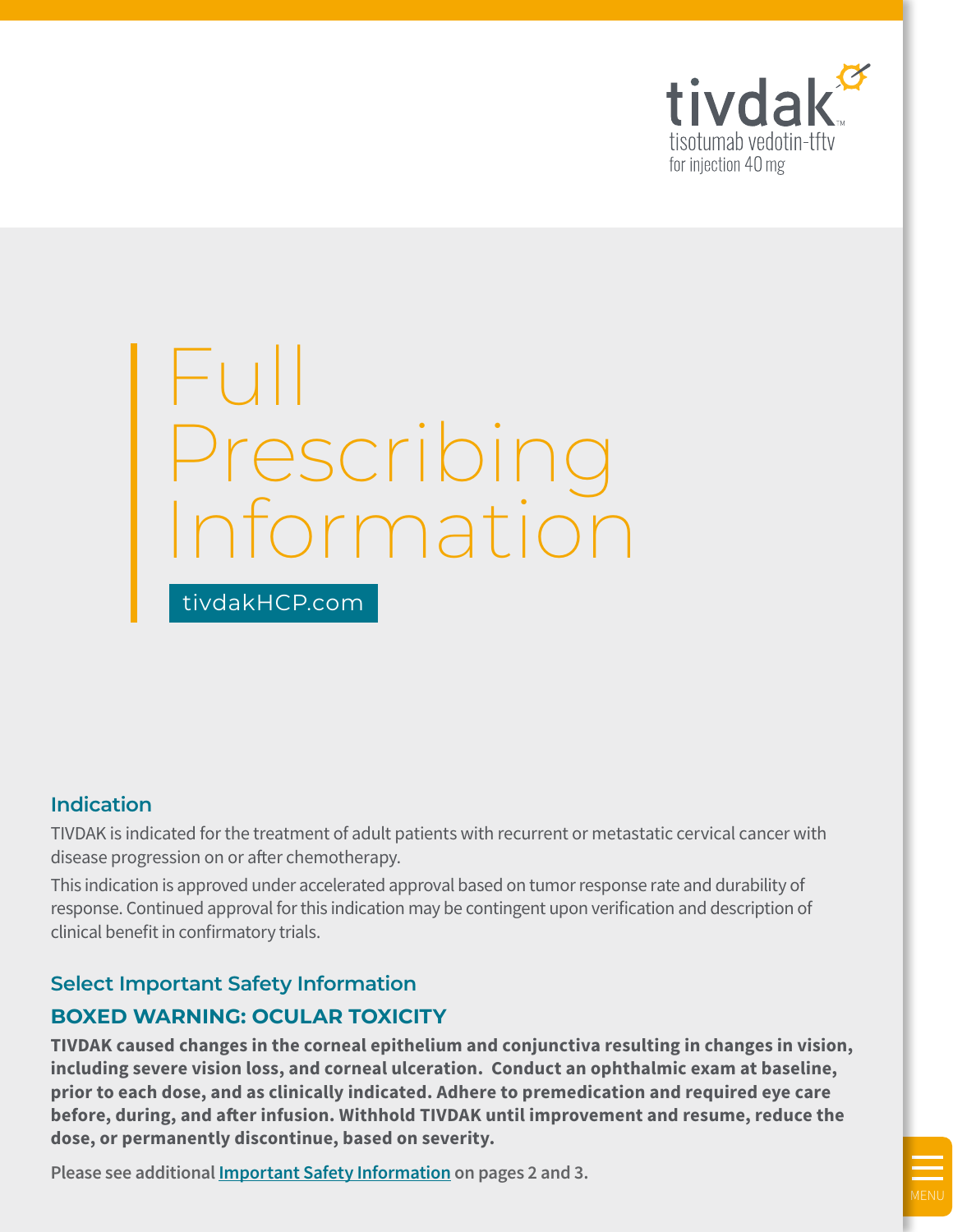

# <span id="page-1-0"></span>Important Safety Information

## **BOXED WARNING: OCULAR TOXICITY**

**TIVDAK caused changes in the corneal epithelium and conjunctiva resulting in changes in vision, including severe vision loss, and corneal ulceration. Conduct an ophthalmic exam at baseline, prior to each dose, and as clinically indicated. Adhere to premedication and required eye care before, during, and after infusion. Withhold TIVDAK until improvement and resume, reduce the dose, or permanently discontinue, based on severity.** 

#### **Warnings and Precautions**

**Ocular Adverse Reactions** occurred in 60% of patients with cervical cancer treated with TIVDAK across clinical trials. The most common were conjunctival adverse reactions (40%), dry eye (29%), corneal adverse reactions (21%), and blepharitis (8%). Grade 3 ocular adverse reactions occurred in 3.8 % of patients, including severe ulcerative keratitis in 3.2% of patients. One patient experienced ulcerative keratitis with perforation requiring corneal transplantation. Cases of symblepharon were reported in patients with other tumor types treated with TIVDAK at the recommended dose.

In innovaTV 204, 4% of patients experienced visual acuity changes to 20/50 or worse including 1% of patients who experienced a visual acuity change to 20/200. Of the patients who experienced decreased visual acuity to 20/50 or worse, 75% resolved, including the patient who experienced decreased visual acuity to 20/200.

Refer patients to an eye care provider for an ophthalmic exam including visual acuity and slit lamp exam at baseline, prior to each dose, and as clinically indicated. Adhere to premedication and required eye care to reduce the risk of ocular adverse reactions. Promptly refer patients to an eye care provider for any new or worsening ocular signs and symptoms. Withhold dose, reduce the dose, or permanently discontinue TIVDAK based on the severity of the adverse reaction.

**Peripheral Neuropathy (PN)** occurred in 42% of cervical cancer patients treated with TIVDAK across clinical trials; 8% of patients experienced Grade 3 PN. PN adverse reactions included peripheral neuropathy (20%), peripheral sensory neuropathy (11%), peripheral sensorimotor neuropathy (5%), motor neuropathy (3%), muscular weakness (3%), and demyelinating peripheral polyneuropathy (1%). One patient with another tumor type treated with TIVDAK at the recommended dose developed Guillain-Barre syndrome. Monitor patients for signs and symptoms of neuropathy. For new or worsening PN, withhold, dose reduce, or permanently discontinue TIVDAK based on the severity of PN.

**Hemorrhage** occurred in 62% of cervical cancer patients treated with TIVDAK across clinical trials. The most common all grade hemorrhage adverse reactions were epistaxis (44%), hematuria (10%), and vaginal hemorrhage (10%). Grade 3 hemorrhage occurred in 5% of patients.

Monitor patients for signs and symptoms of hemorrhage. For patients experiencing pulmonary or CNS hemorrhage, permanently discontinue TIVDAK. For Grade ≥2 hemorrhage in any other location, withhold until bleeding has resolved, blood hemoglobin is stable, there is no bleeding diathesis that could increase the risk of continuing therapy, and there is no anatomical or pathologic condition that can increase the risk of hemorrhage recurrence. After resolution, either resume treatment or permanently discontinue TIVDAK.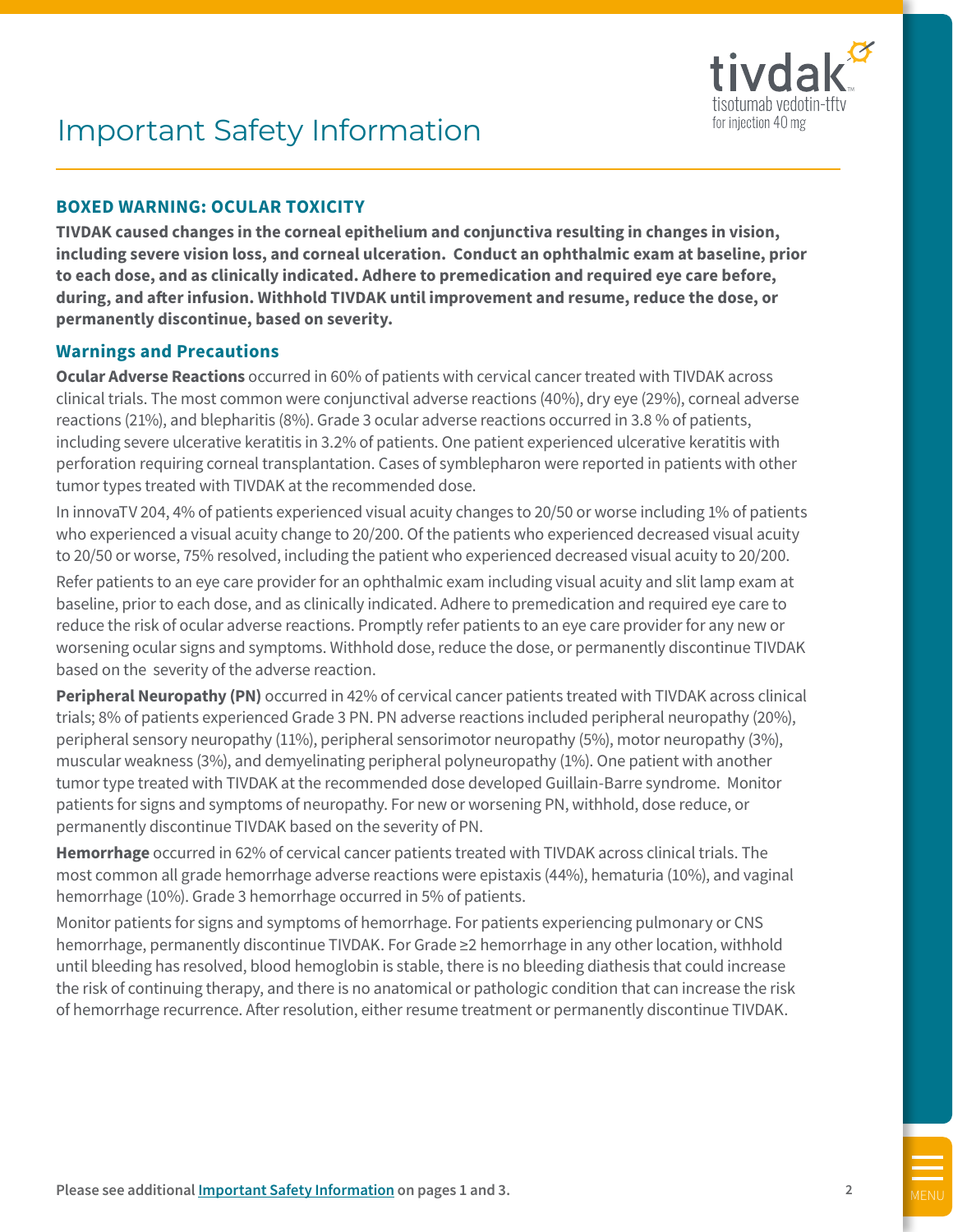

# <span id="page-2-0"></span>Important Safety Information (continued)

**Pneumonitis:** Severe, life-threatening, or fatal pneumonitis can occur in patients treated with antibody-drug conjugates containing vedotin, including TIVDAK. Among patients with cervical cancer treated with TIVDAK across clinical trials, 2 patients (1.3%) experienced pneumonitis, including 1 patient who had a fatal outcome.

Monitor patients for pulmonary symptoms of pneumonitis. Infectious, neoplastic, and other causes for symptoms should be excluded through appropriate investigations.

Withhold TIVDAK for patients who develop persistent or recurrent Grade 2 pneumonitis and consider dose reduction. Permanently discontinue TIVDAK in all patients with Grade 3 or 4 pneumonitis.

**Embryo-Fetal Toxicity:** TIVDAK can cause fetal harm when administered to a pregnant woman. Advise patients of the potential risk to a fetus. Advise females of reproductive potential to use effective contraception during treatment with TIVDAK and for 2 months after the last dose. Advise male patients with female partners of reproductive potential to use effective contraception during treatment with TIVDAK and for 4 months after the last dose.

#### **Adverse Reactions**

Serious adverse reactions occurred in 43% of patients; the most common ( $\geq$ 3%) were ileus (6%), hemorrhage (5%),pneumonia (4%), PN, sepsis, constipation, and pyrexia (each 3%). Fatal adverse reactions occurred in 4% of patients who received TIVDAK, including septic shock, pneumonitis, sudden death, and multisystem organ failure (each 1%).

Adverse reactions leading to permanent discontinuation occurred in 13% of patients receiving TIVDAK; the most common (≥3%) were PN (5%) and corneal adverse reactions (4%). Adverse reactions leading to dose interruption occurred in 47% of patients; the most common (≥3%) were PN (8%), conjunctival adverse reactions (4%), and hemorrhage (4%). Adverse reactions leading to dose reduction occurred in 23% of patients; the most common (≥3%) were conjunctival adverse reactions (9%) and corneal adverse reactions (8%).

The most common (≥25%) adverse reactions, including laboratory abnormalities, were hemoglobin decreased (52%), fatigue (50%), lymphocytes decreased (42%), nausea (41%), PN (39%), alopecia (39%), epistaxis (39%), conjunctival adverse reactions (37%), hemorrhage (32%), leukocytes decreased (30%), creatinine increased (29%), dry eye (29%), prothrombin international normalized ratio increased (26%), activated partial thromboplastin time prolonged (26%), diarrhea (25%), and rash (25%).

## **Drug interactions**

**Strong CYP3A4 Inhibitors:** Concomitant use with strong CYP3A4 inhibitors may increase unconjugated monomethyl auristatin E (MMAE) exposure, which may increase the risk of TIVDAK adverse reactions. Closely monitor patients for TIVDAK adverse reactions.

## **Use in Specific Populations**

**Moderate or Severe Hepatic Impairment:** MMAE exposure and adverse reactions are increased. Avoid use. **Lactation:** Advise lactating women not to breastfeed during TIVDAK treatment and for at least 3 weeks after the last dose.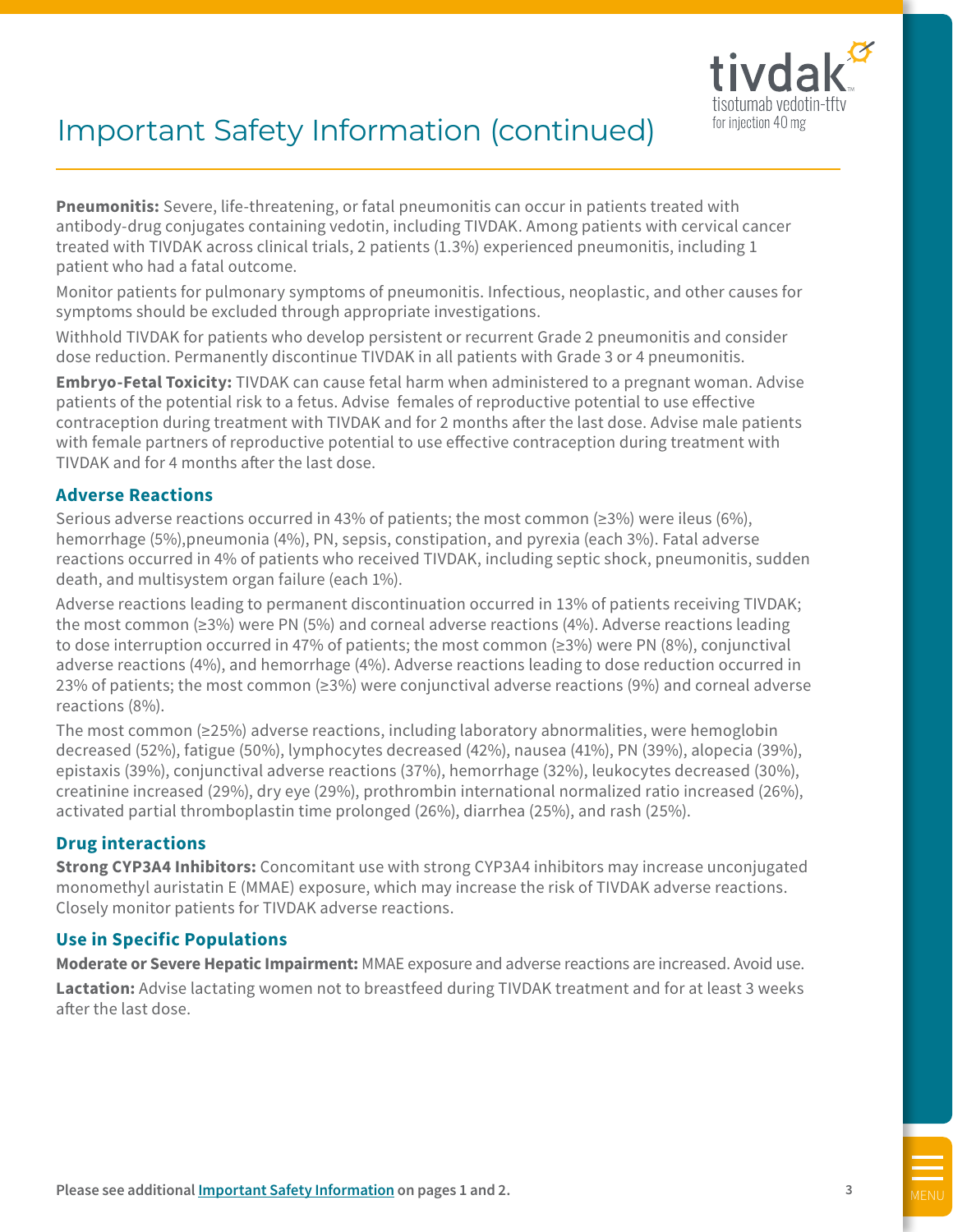

# Highlights of Prescribing Information

**These highlights do not include all the information needed to use TIVDAK safely and effectively. See full prescribing information for TIVDAK.**

**TIVDAK™ (tisotumab vedotin-tftv) for injection, for intravenous use**

**Initial U.S. Approval: 2021**

## **WARNING: OCULAR TOXICITY**

*See full prescribing information for complete boxed warning.*

- **• TIVDAK caused changes in the corneal epithelium and conjunctiva resulting in changes in vision, including severe vision loss, and corneal ulceration. (**[5.1](#page-12-0)**)**
- **• Conduct an ophthalmic exam at baseline, prior to each dose, and as clinically indicated. (**[2.2](#page-7-0)**,** [5.1](#page-12-0)**)**
- **• Adhere to premedication and required eye care before, during, and after infusion. (**[2.2](#page-7-0)**)**
- **• Withhold TIVDAK until improvement and resume, reduce the dose, or permanently discontinue, based on severity. (**[2.3](#page-7-0)**,** [5.1](#page-12-0)**)**

# INDICATIONS AND USAGE

TIVDAK is a tissue factor-directed antibody and microtubule inhibitor conjugate indicated for the treatment of adult patients with recurrent or metastatic cervical cancer with disease progression on or after chemotherapy.  $(1)$  $(1)$ 

This indication is approved under accelerated approval based on tumor response rate and durability of response. Continued approval for this indication may be contingent upon verification and description of clinical benefit in confirmatory trials. [\(14.1](#page-27-0)).

# DOSAGE AND ADMINISTRATION

- *• For intravenous infusion only.* Do not administer TIVDAK as an intravenous push or bolus. Do not mix with, or administer as an infusion with, other medicinal products. [\(2.4](#page-9-0))
- The recommended dose of TIVDAK is 2 mg/kg (up to a maximum of 200 mg) given as an intravenous infusion over 30 minutes every 3 weeks until disease progression or unacceptable toxicity. ([2.1](#page-7-0))

# DOSAGE FORMS AND STRENGTHS

For Injection: 40 mg as a lyophilized cake or powder in a single-dose vial for reconstitution. [\(3\)](#page-11-0)

# CONTRAINDICATIONS

None. [\(4\)](#page-12-0)

# WARNINGS AND PRECAUTIONS

- Peripheral neuropathy: Monitor patients for new or worsening peripheral neuropathy. Withhold, reduce the dose, or permanently discontinue TIVDAK based on severity. [\(2.3](#page-7-0), [5.2](#page-12-0))
- Hemorrhage: Monitor patients for signs and symptoms of hemorrhage. Withhold, reduce the dose, or permanently discontinue TIVDAK based on severity. ([2.3](#page-7-0), [5.3](#page-13-0)).
- Pneumonitis: Severe, life-threatening or fatal pneumonitis may occur. Withhold TIVDAK for persistent or recurrent Grade 2 pneumonitis and consider dose reduction. Permanently discontinue TIVDAK for Grade 3 or 4 pneumonitis. [\(2.4](#page-9-0), [5.4](#page-13-0)).
- Embryo-fetal toxicity: TIVDAK can cause fetal harm. Advise of the potential risk to a fetus and to use effective contraception. [\(5.5](#page-13-0), [8.1](#page-20-0), [8.3\)](#page-21-0)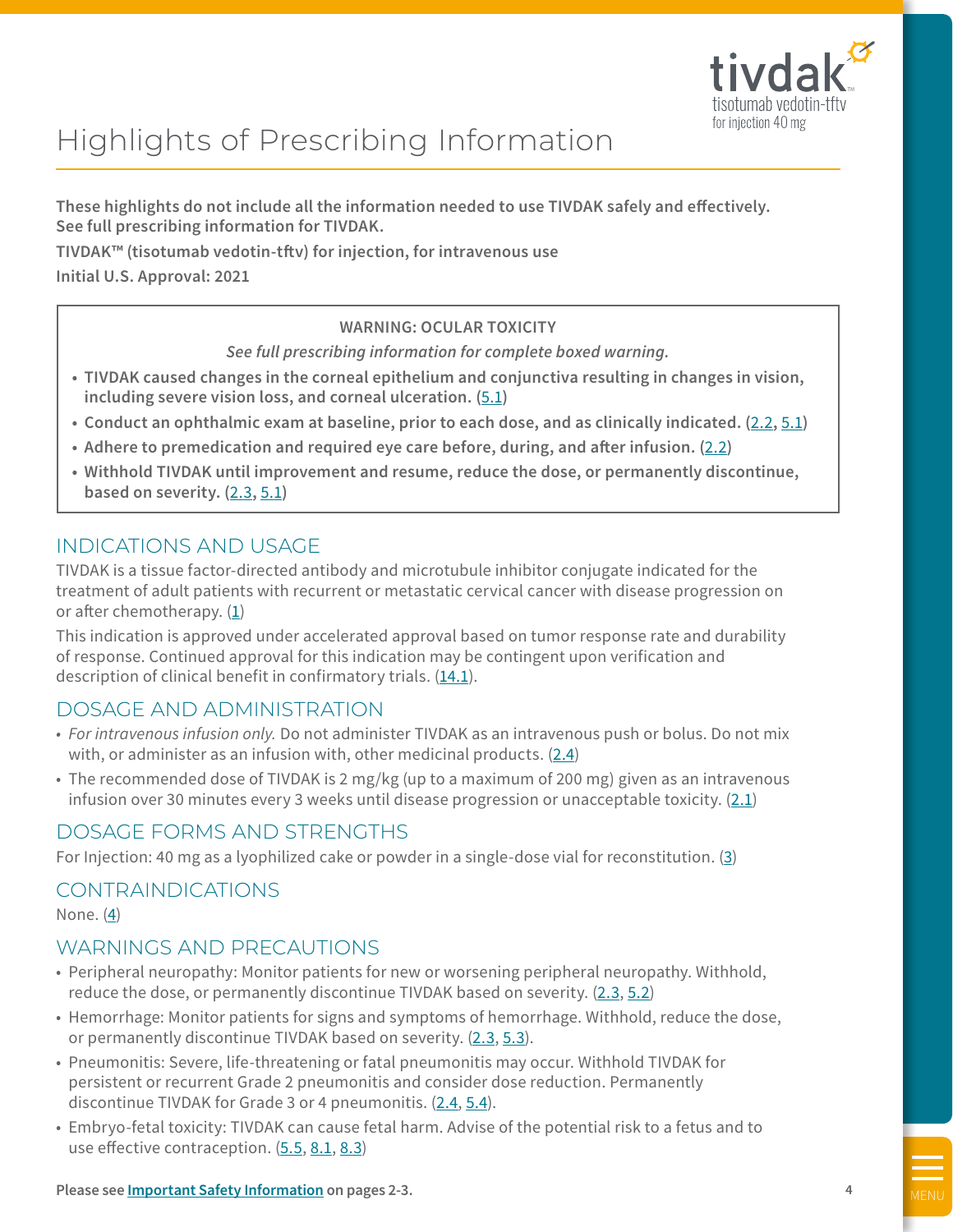# Highlights of Prescribing Information (continued)



# ADVERSE REACTIONS

The most common (≥25%) adverse reactions, including laboratory abnormalities, were hemoglobin decreased, fatigue, lymphocytes decreased, nausea, peripheral neuropathy, alopecia, epistaxis, conjunctival adverse reactions, hemorrhage, leukocytes decreased, creatinine increased, dry eye, prothrombin international normalized ratio increased, activated partial thromboplastin time prolonged, diarrhea, and rash. [\(6.1\)](#page-14-0)

**To report SUSPECTED ADVERSE REACTIONS, contact Seagen Inc. at 1-855-4SEAGEN or FDA at 1-800-FDA-1088 or [www.fda.gov/medwatch](http://www.fda.gov/medwatch).**

# DRUG INTERACTIONS

Strong CYP3A4 Inhibitors: Closely monitor for TIVDAK adverse reactions. [\(7.1](#page-19-0))

# USE IN SPECIFIC POPULATIONS

- Moderate or severe hepatic impairment: Exposure to MMAE and adverse reactions are increased. Avoid use. ([8.6\)](#page-21-0)
- Lactation: Advise women not to breastfeed. [\(8.2](#page-20-0))

**See 17 for PATIENT COUNSELING INFORMATION and Medication Guide.**

**Revised: 9/2021**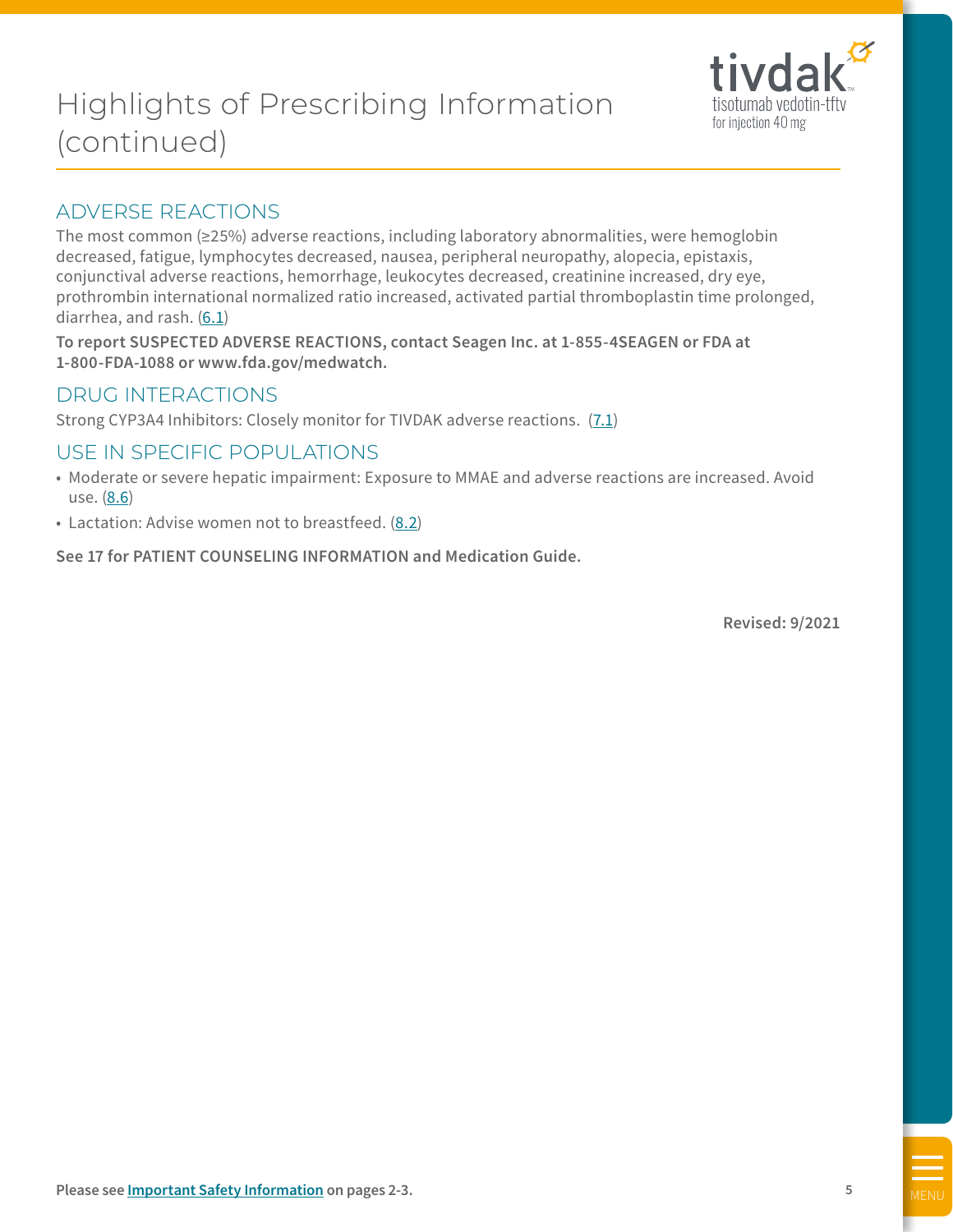# <span id="page-5-0"></span>Full Prescribing Information



**CONTENTS**

**CONTENTS** 

# Contents\*

# BOXED WARNING: OCULAR TOXICITY

- 1 [INDICATIONS AND USAGE](#page-6-0)
- 2 [DOSAGE AND ADMINISTRATION](#page-7-0)

# [2.1 Recommended Dosage](#page-7-0)

- [2.2 Premedication and Required Eye Care](#page-7-0)
- [2.3 Dosage Modifications for Adverse Reactions](#page-7-0)
- [2.4 Instructions for Preparation and Administration](#page-9-0)
- 3 [DOSAGE FORMS AND STRENGTHS](#page-11-0)
- 4 [CONTRAINDICATIONS](#page-12-0)

# 5 [WARNINGS AND PRECAUTIONS](#page-12-0)

- [5.1 Ocular Adverse Reactions](#page-12-0)
- [5.2 Peripheral Neuropathy](#page-12-0)
- [5.3 Hemorrhage](#page-13-0)
- [5.4 Pneumonitis](#page-13-0)
- [5.5 Embryo-Fetal Toxicity](#page-13-0)

# [6 ADVERSE REACTIONS](#page-14-0)

- [6.1 Clinical Trials Experience](#page-14-0)
- [6.2 Immunogenicity](#page-18-0)

## [7 DRUG INTERACTIONS](#page-19-0)

[7.1 Effects of Other Drugs on TIVDAK](#page-19-0)

# [8 USE IN SPECIFIC POPULATIONS](#page-20-0)

- [8.1 Pregnancy](#page-20-0)
- [8.2 Lactation](#page-20-0)
- [8.3 Females and Males of Reproductive Potential](#page-21-0)
- [8.4 Pediatric Use](#page-21-0)
- [8.5 Geriatric Use](#page-21-0)
- [8.6 Hepatic Impairment](#page-21-0)
- [11 DESCRIPTION](#page-22-0)

## [12 CLINICAL PHARMACOLOGY](#page-23-0)

- [12.1 Mechanism of Action](#page-23-0)
- [12.2 Pharmacodynamics](#page-23-0)
- [12.3 Pharmacokinetics](#page-23-0)

## [13 NONCLINICAL TOXICOLOGY](#page-26-0)

[13.1 Carcinogenesis, Mutagenesis, Impairment of Fertility](#page-26-0)

## [14 CLINICAL STUDIES](#page-27-0)

- [14.1 Recurrent or Metastatic Cervical Cancer](#page-27-0)
- [15 REFERENCES](#page-28-0)

## [16 HOW SUPPLIED/STORAGE AND HANDLING](#page-29-0)

 [How Supplied](#page-29-0) [Storage](#page-29-0) [Special Handling](#page-29-0)

## [17 PATIENT COUNSELING INFORMATION](#page-30-0)

\*Sections or subsections omitted from the full prescribing information are not listed.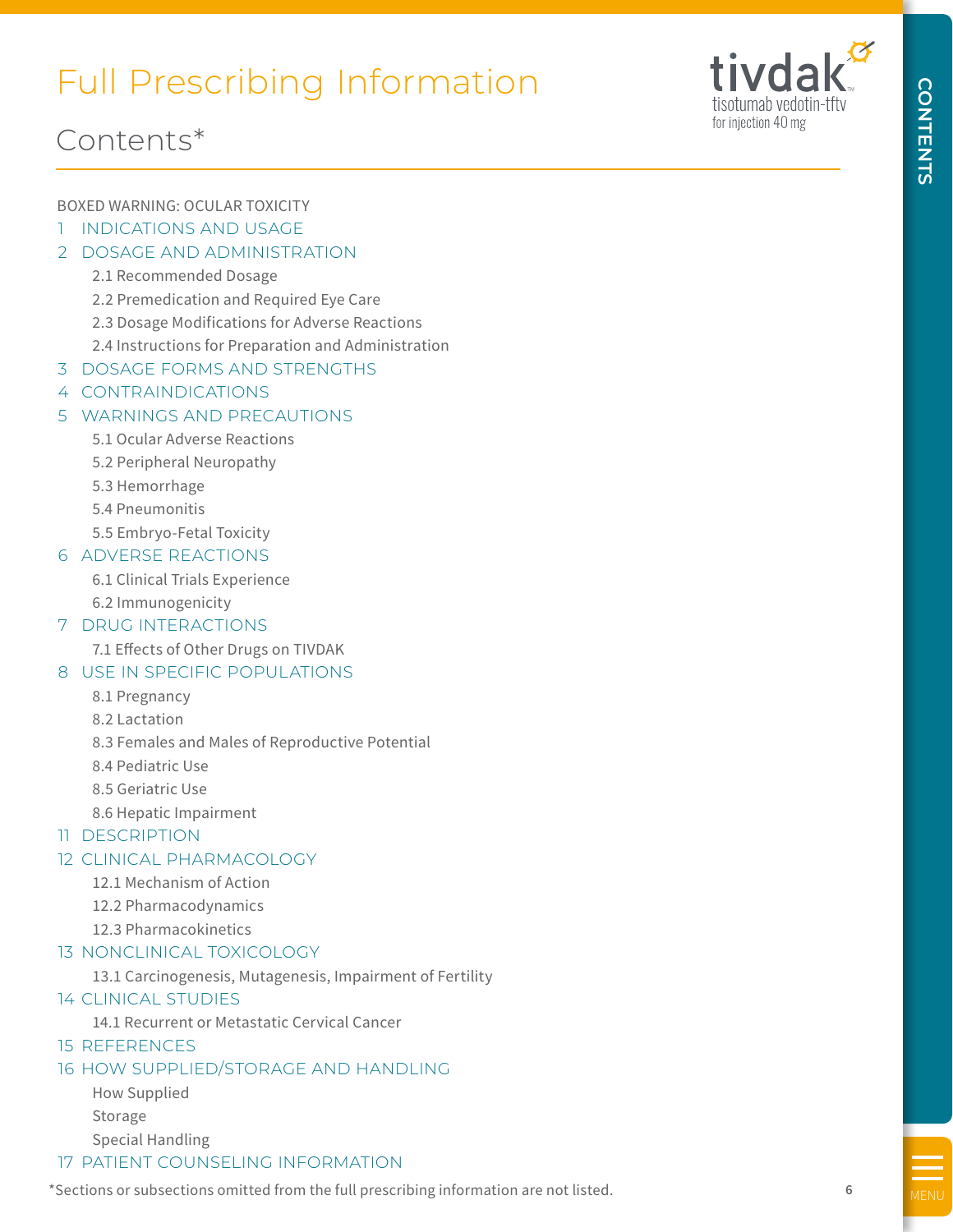

#### **WARNING: OCULAR TOXICITY**

- <span id="page-6-0"></span>**• TIVDAK caused changes in the corneal epithelium and conjunctiva resulting in changes in vision, including severe vision loss, and corneal ulceration.** *[see Warnings and Precautions [\(5.1](#page-12-0))]*
- **• Conduct an ophthalmic exam at baseline, prior to each dose, and as clinically indicated** *[see Dosage and Administration ([2.2\)](#page-7-0) and Warnings and Precautions ([5.1\)](#page-12-0)].*
- **• Adhere to premedication and required eye care before, during, and after infusion** *[see Dosage and Administration [\(2.2](#page-7-0))].*
- **• Withhold TIVDAK until improvement and resume, reduce the dose, or permanently discontinue, based on severity** *[See Dosage and Administration [\(2.3\)](#page-7-0), Warnings and Precautions ([5.1\)](#page-12-0)].*

# Indications and Usage

TIVDAK™ is indicated for the treatment of adult patients with recurrent or metastatic cervical cancer with disease progression on or after chemotherapy.

This indication is approved under accelerated approval based on tumor response rate and durability of response *[see Clinical Studies ([14.1\)](#page-27-0)].* Continued approval for this indication may be contingent upon verification and description of clinical benefit in confirmatory trials.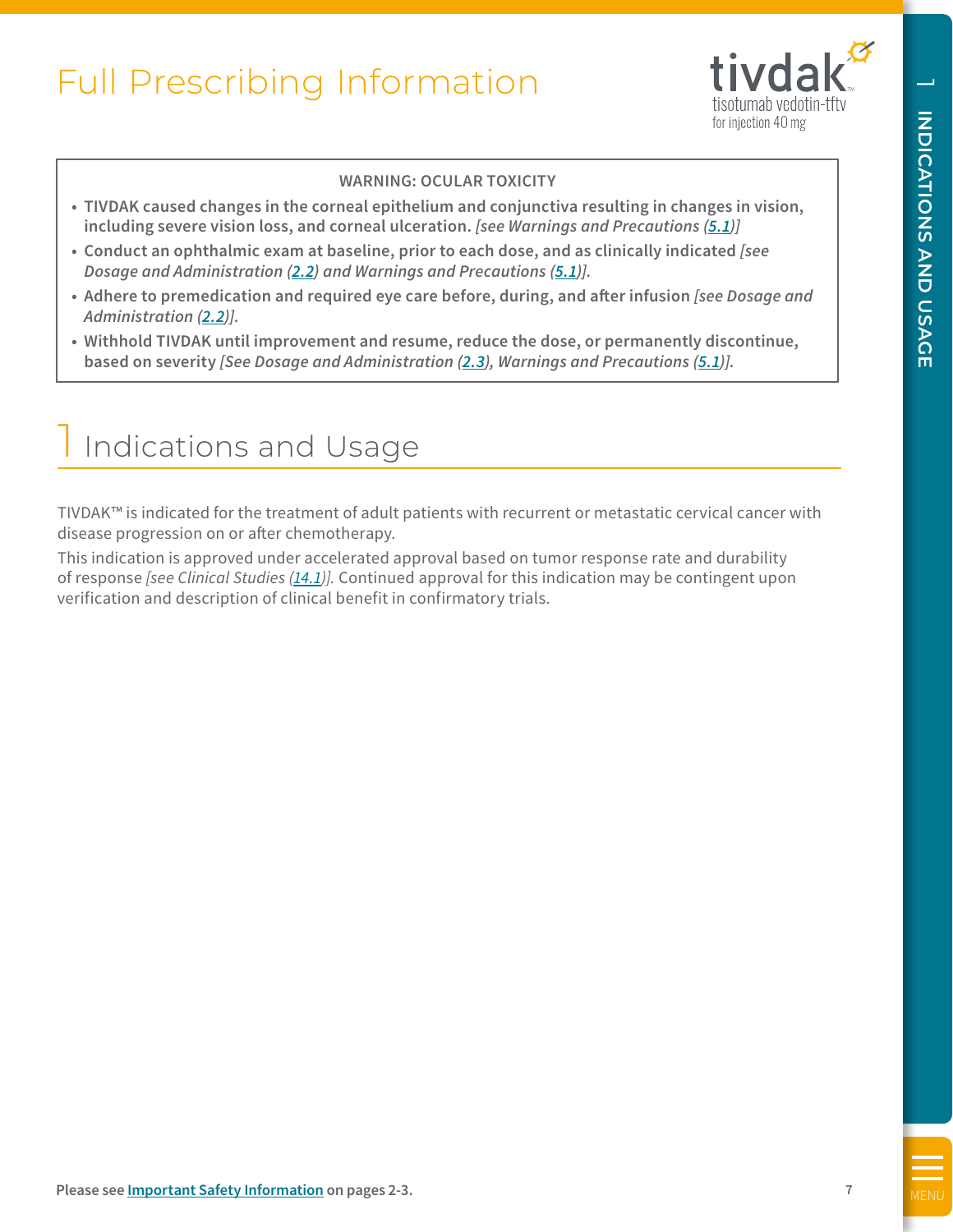

# <span id="page-7-0"></span>**∠** Dosage and Administration

# 2.1 RECOMMENDED DOSAGE

The recommended dose of TIVDAK is 2 mg/kg (up to a maximum of 200 mg for patients ≥100 kg) administered as an intravenous infusion over 30 minutes every 3 weeks until disease progression or unacceptable toxicity.

# 2.2 PREMEDICATION AND REQUIRED EYE CARE

Adhere to the following recommendations to reduce the risk of ocular adverse reactions *[see Warnings and Precautions ([5.1\)](#page-12-0)].*

- Ophthalmic exam: Conduct an ophthalmic exam including visual acuity and slit lamp exam at baseline, prior to each dose, and as clinically indicated.
- Topical corticosteroid eye drops: The initial prescription and all renewals of any corticosteroid medication should be made only after examination with a slit lamp. Administer first drop in each eye prior to each infusion. Instruct patients to continue to administer eye drops in each eye as prescribed for 72 hours after each infusion.
- Topical ocular vasoconstrictor drops: Administer in each eye immediately prior to each infusion.
- Cold packs: Use cooling eye pads during the infusion of TIVDAK.
- Topical lubricating eye drops: Instruct patients to administer for the duration of therapy and for 30 days after the last dose of TIVDAK.
- Contact lenses: Advise patients to avoid wearing contact lenses unless advised by their eye care provider for the entire duration of therapy.

# 2.3 DOSAGE MODIFICATIONS FOR ADVERSE REACTIONS

The recommended TIVDAK dose reduction schedule is provided in Table 1.

## **Table 1: Dosage Reduction Schedule**

|                       | <b>TIVDAK Dose Level</b> |
|-----------------------|--------------------------|
| Starting dose         | $2 \frac{mg}{kg}$        |
| First dose reduction  | $1.3 \text{ mg/kg}$      |
| Second dose reduction | $0.9 \text{ mg/kg}^*$    |

\*Permanently discontinue in patients who cannot tolerate 0.9 mg/kg

The recommended dose modifications for adverse reactions are provided in Table 2.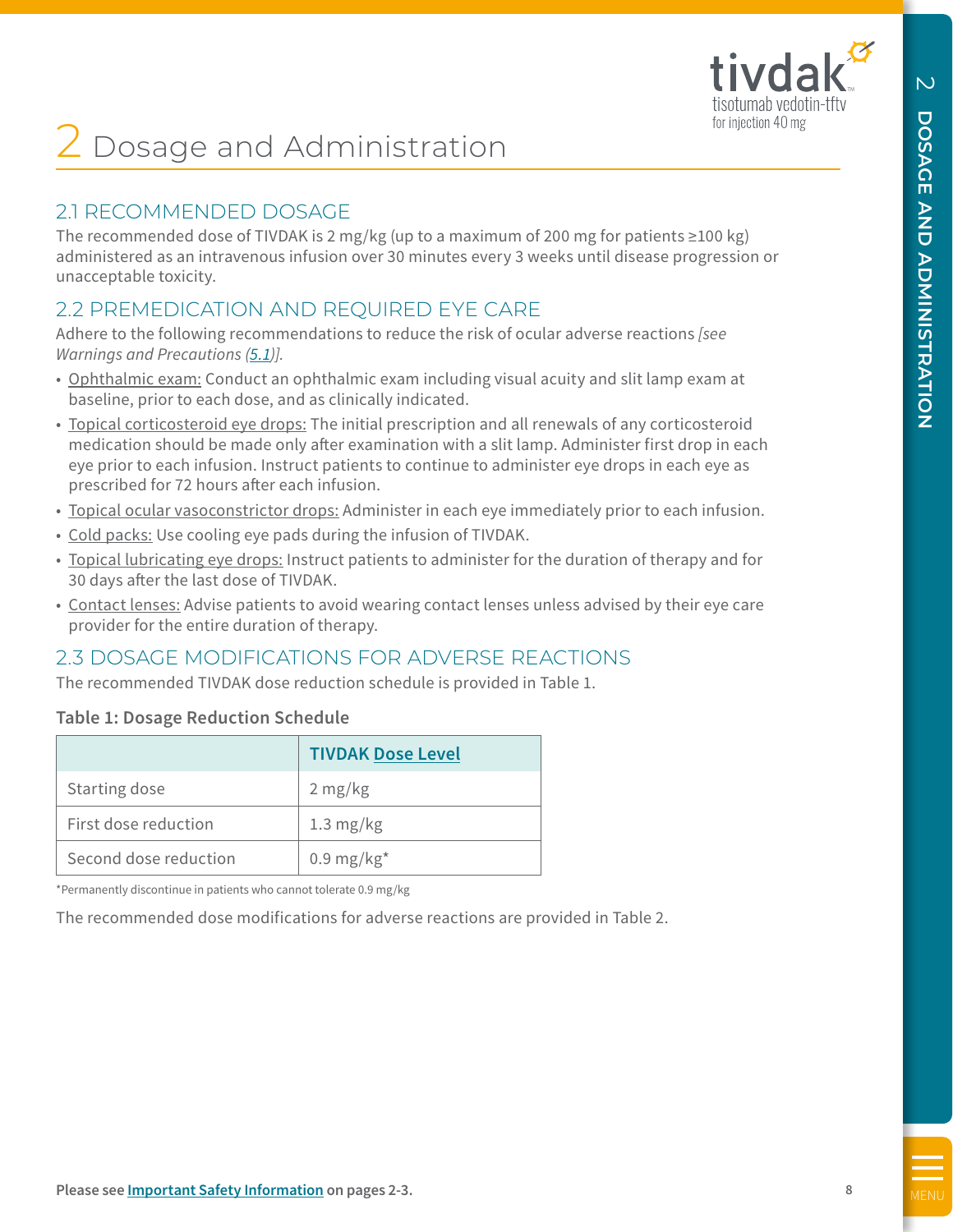

# 2 Dosage and Administration (continued)

# **Table 2: Dosage Modifications for Adverse Reactions**

| <b>Adverse Reaction</b>                                                                            | <b>Severity</b>                            | <b>Occurrence</b>                                           | <b>TIVDAK Dose Modification</b>                                                                                                                |
|----------------------------------------------------------------------------------------------------|--------------------------------------------|-------------------------------------------------------------|------------------------------------------------------------------------------------------------------------------------------------------------|
| Keratitis*<br>[see Warnings and<br>Precautions (5.1)]                                              | Superficial<br>punctate<br>keratitis (SPK) | Any                                                         | Monitor.                                                                                                                                       |
|                                                                                                    | Confluent<br>superficial<br>keratitis      | First occurrence                                            | Withhold dose until SPK or normal, then resume<br>treatment at the next lower dose level.                                                      |
|                                                                                                    |                                            | Second occurrence                                           | Permanently discontinue.                                                                                                                       |
|                                                                                                    | Ulcerative<br>keratitis or<br>perforation  | Any                                                         | Permanently discontinue.                                                                                                                       |
| Conjunctival<br>ulceration*<br>[see Warnings and                                                   | Any ulceration                             | First occurrence                                            | Withhold dose until complete conjunctival<br>re-epithelialization, then resume treatment at<br>the next lower dose level.                      |
| Precautions (5.1)]                                                                                 |                                            | Second occurrence                                           | Permanently discontinue.                                                                                                                       |
| Conjunctival or<br>corneal scarring or<br>symblepharon*<br>[see Warnings and<br>Precautions (5.1)] | Any scarring or<br>symblepharon            | Any                                                         | Permanently discontinue.                                                                                                                       |
| <b>Conjunctivitis and</b>                                                                          | Grade 1                                    | Any                                                         | Monitor.                                                                                                                                       |
| other ocular adverse<br>reactions*<br>[see Warnings and                                            | Grade 2                                    | First occurrence                                            | Withhold dose until Grade ≤1, then resume<br>treatment at the same dose.                                                                       |
| Precautions (5.1)]                                                                                 |                                            | Second occurrence                                           | Withhold dose until Grade ≤1, then resume<br>treatment at the next lower dose level. If no<br>resolution to Grade ≤1, permanently discontinue. |
|                                                                                                    |                                            | Third occurrence                                            | Permanently discontinue.                                                                                                                       |
|                                                                                                    | Grade 3 or 4                               | Any                                                         | Permanently discontinue.                                                                                                                       |
| Peripheral<br><b>Neuropathy</b><br>[see Warnings and                                               | Grade 2                                    | Any (initial or<br>worsening of pre-<br>existing condition) | Withhold dose until Grade ≤1, then resume<br>treatment at the next lower dose level.                                                           |
| Precautions (5.2)]                                                                                 | Grade 3 or 4                               | Any                                                         | Permanently discontinue.                                                                                                                       |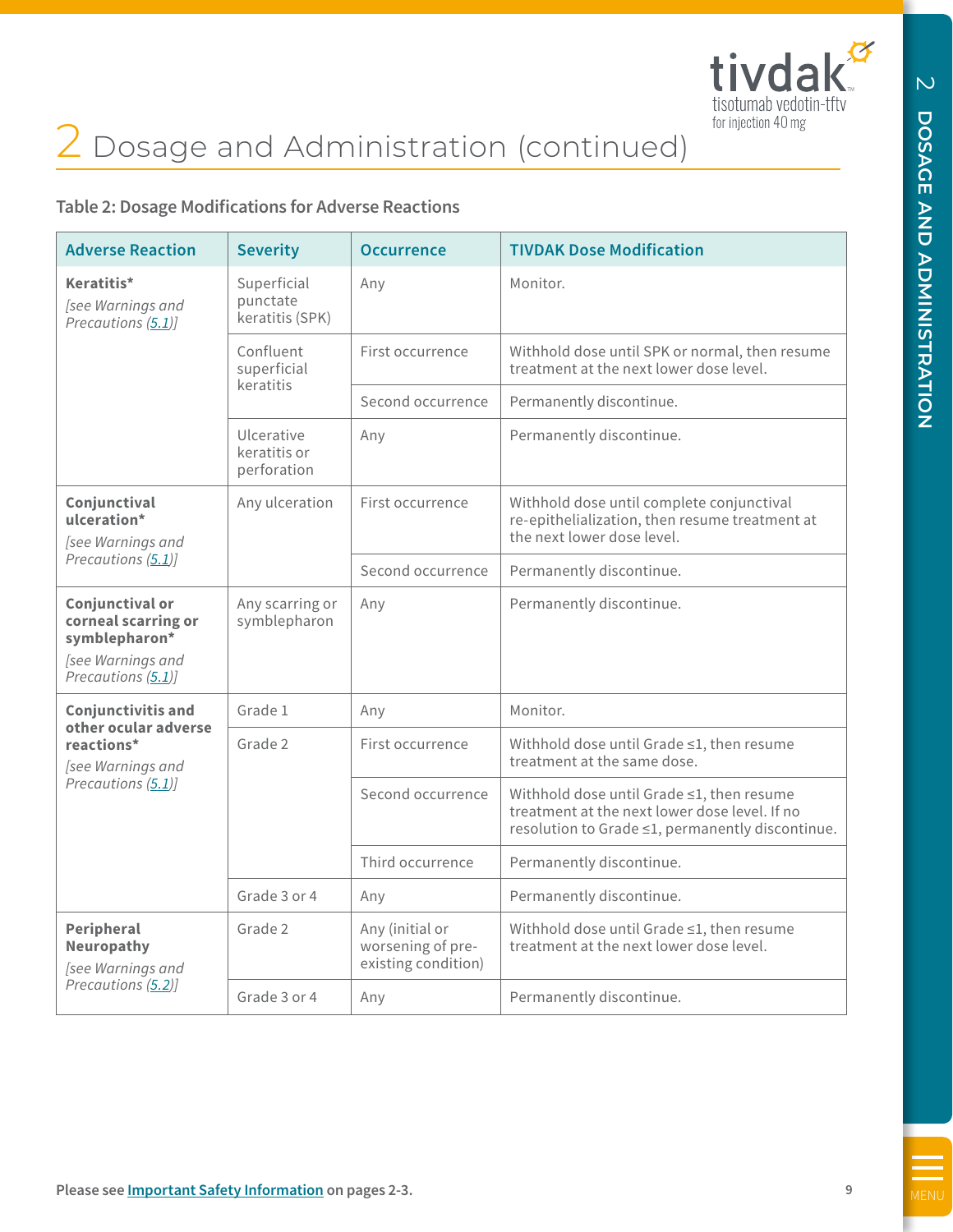

# <span id="page-9-0"></span>2 Dosage and Administration (continued)

**Table 2: Dosage Modifications for Adverse Reactions (continued)**

| <b>Adverse Reaction</b>                                       | <b>Severity</b>                         | <b>Occurrence</b> | <b>TIVDAK Dose Modification</b>                                                                                                         |
|---------------------------------------------------------------|-----------------------------------------|-------------------|-----------------------------------------------------------------------------------------------------------------------------------------|
| <b>Hemorrhage</b><br>[see Warnings and<br>Precautions (5.3)]  | Any grade<br>pulmonary or<br><b>CNS</b> | Any               | Permanently discontinue.                                                                                                                |
|                                                               | Grade 2 in any<br>other location        | Any               | Withhold until resolved, then resume treatment<br>at the same dose.                                                                     |
|                                                               | Grade 3 in any<br>other location        | First occurrence  | Withhold dose until resolved, then resume<br>treatment at the same dose.                                                                |
|                                                               |                                         | Second occurrence | Permanently discontinue.                                                                                                                |
|                                                               | Grade 4 in any<br>other location        | Any               | Permanently discontinue.                                                                                                                |
| <b>Pneumonitis</b><br>[see Warnings and<br>Precautions (5.4)] | Grade 2                                 | Any               | Withhold dose until Grade $\leq$ 1 for persistent<br>or recurrent pneumonitis, consider resuming<br>treatment at next lower dose level. |
|                                                               | Grade 3 or 4                            | Any               | Permanently discontinue.                                                                                                                |

\* Refer patients to an eye care provider promptly for an assessment of new or worsening ocular symptoms.

# 2.4 INSTRUCTIONS FOR PREPARATION AND ADMINISTRATION

- **• Administer TIVDAK as an intravenous infusion only.**
- $\bullet$  TIVDAK is a hazardous drug. Follow applicable special handling and disposal procedures  $^1$ .
- DO NOT mix TIVDAK as an intravenous push or bolus.
- DO NOT mix TIVDAK with, or administer as an infusion with, other medicinal products.

Use appropriate aseptic technique for reconstitution and preparation of dosing solutions. Prior to administration, the TIVDAK vial is reconstituted with Sterile Water for Injection, USP. The reconstituted solution is subsequently diluted in an intravenous infusion bag containing one of the following: 5% Dextrose Injection USP, 0.9% Sodium Chloride Injection, USP, or Lactated Ringer's Injection, USP.

#### Reconstitution in Single-dose Vial

- 1. Calculate the recommended dose based on the patient's weight to determine the number of vials needed.
- 2. Reconstitute each 40 mg vial with 4 mL of Sterile Water for Injection, USP, resulting in 10 mg/mL TIVDAK.
- 3. Slowly swirl each vial until the contents are completely dissolved. Allow the reconstituted vial(s) to settle. DO NOT SHAKE THE VIAL. Do not expose to direct sunlight.
- 4. Parenteral drug products should be inspected visually for particulate matter and discoloration prior to administration, whenever solution and container permit. The reconstituted solution should be clear to slightly opalescent, colorless to brownish-yellow and free of visible particles. Discard any vial with visible particles or discoloration.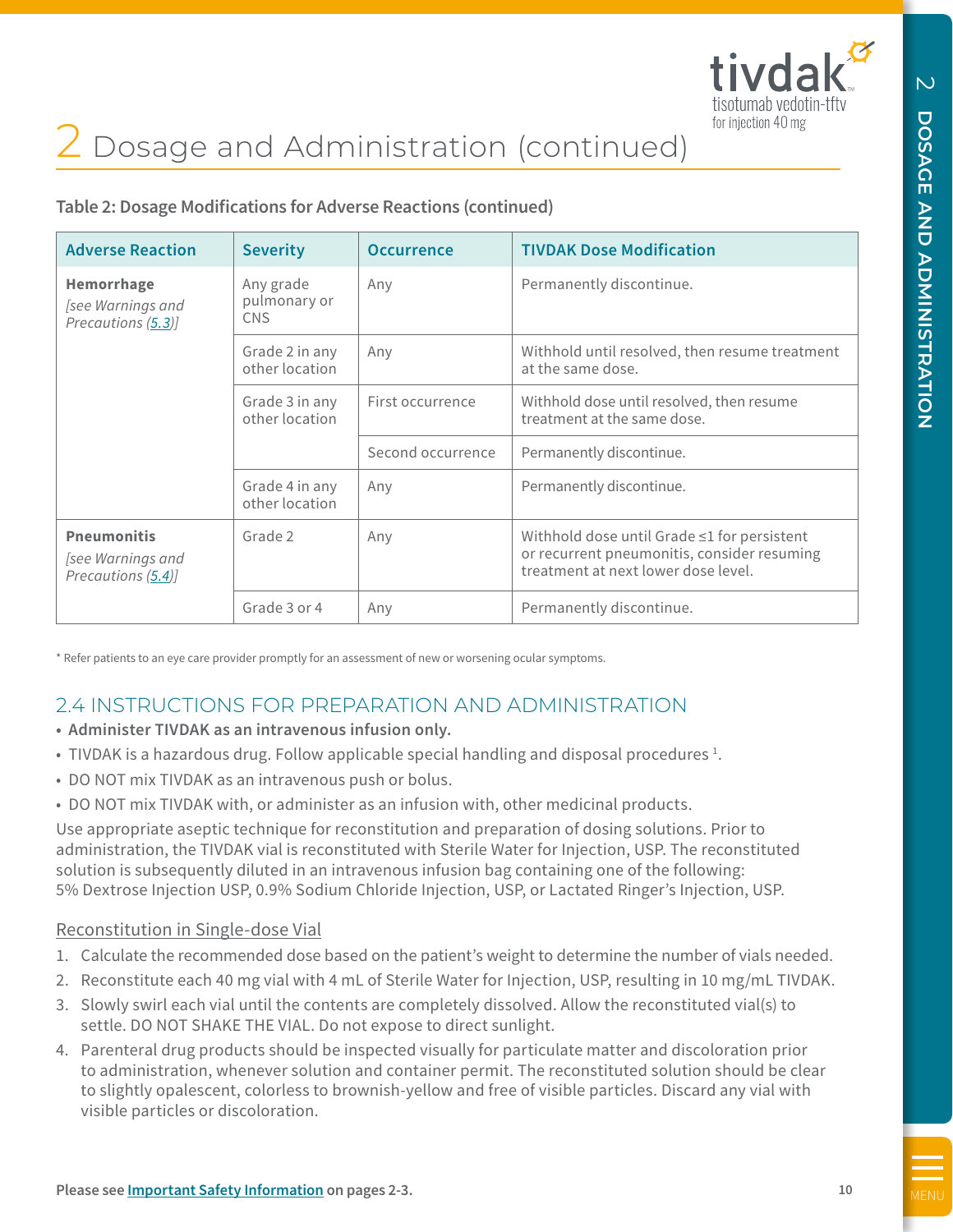

# 2 Dosage and Administration (continued)

## Reconstitution in Single-dose Vial (continued)

5. Based upon the calculated dose amount, the reconstituted solution from the vial(s) should be added to the infusion bag immediately. This product does not contain a preservative. If not used immediately, reconstituted vials may be stored for up to 24 hours in refrigeration at 2°C to 8°C (36 °F to 46 °F) or at room temperature up to 25°C (77°F) for up to a maximum of 8 hours prior to dilution. DO NOT FREEZE. Do not expose to direct sunlight. Discard unused vials with reconstituted solution beyond the recommended storage time.

#### Dilution in Infusion Bag

- 1. Withdraw the calculated dose amount of reconstituted solution from the vial(s) and transfer into an infusion bag.
- 2. Dilute TIVDAK with one of the following: 5% Dextrose Injection, USP, 0.9% Sodium Chloride Injection, USP or Lactated Ringer's Injection, USP. The infusion bag size should allow enough diluent to achieve a final concentration of 0.7 mg/mL to 2.4 mg/mL TIVDAK.
- 3. Mix diluted solution by gentle inversion. DO NOT SHAKE THE BAG. Do not expose to direct sunlight.
- 4. Visually inspect the infusion bag for any particulate matter or discoloration prior to use. The reconstituted solution should be clear to slightly opalescent, colorless to brownish-yellow and free of visible particles. Discard the infusion bag if particulate matter or discoloration is observed.
- 5. Discard any unused portion left in the single-dose vials.

## Administration

- 1. Confirm administration of steroid and vasoconstrictor eye drops *[see Dosage and Administration [\(2.2\)](#page-7-0)]*.
- 2. Apply cold packs fully over the eyes following administration of the vasoconstrictor eye drops and leave on during the infusion. Change cold packs as needed throughout infusion to ensure eye area remains cold *[see Dosage and Administration [\(2.2\)](#page-7-0)]*.
- 3. Immediately administer the infusion over 30 minutes through an intravenous line containing a 0.2 µm in-line filter.
- 4. If the infusion is not administered immediately, store the diluted TIVDAK solution in refrigeration as specified in Table 3. Discard if storage time exceeds these limits. DO NOT FREEZE. Once removed from refrigeration, complete administration of the diluted infusion solution of TIVDAK within 4 hours (including infusion time).

| <b>Diluent Used to Prepare Solution for Infusion</b> | <b>Diluted TIVDAK Solution Storage Conditions</b><br>(Including Infusion Time)        |
|------------------------------------------------------|---------------------------------------------------------------------------------------|
| 0.9% Sodium Chloride Injection, USP                  | Up to 18 hours at $2^{\circ}$ C to $8^{\circ}$ C (36 $^{\circ}$ F to 46 $^{\circ}$ F) |
| 5% Dextrose Injection, USP                           | Up to 24 hours at $2^{\circ}$ C to $8^{\circ}$ C (36 $^{\circ}$ F to 46 $^{\circ}$ F) |
| Lactated Ringer's Injection, USP                     | Up to 12 hours at $2^{\circ}$ C to $8^{\circ}$ C (36 $^{\circ}$ F to 46 $^{\circ}$ F) |

## **Table 3: Diluted TIVDAK Solution Refrigeration Storage Conditions**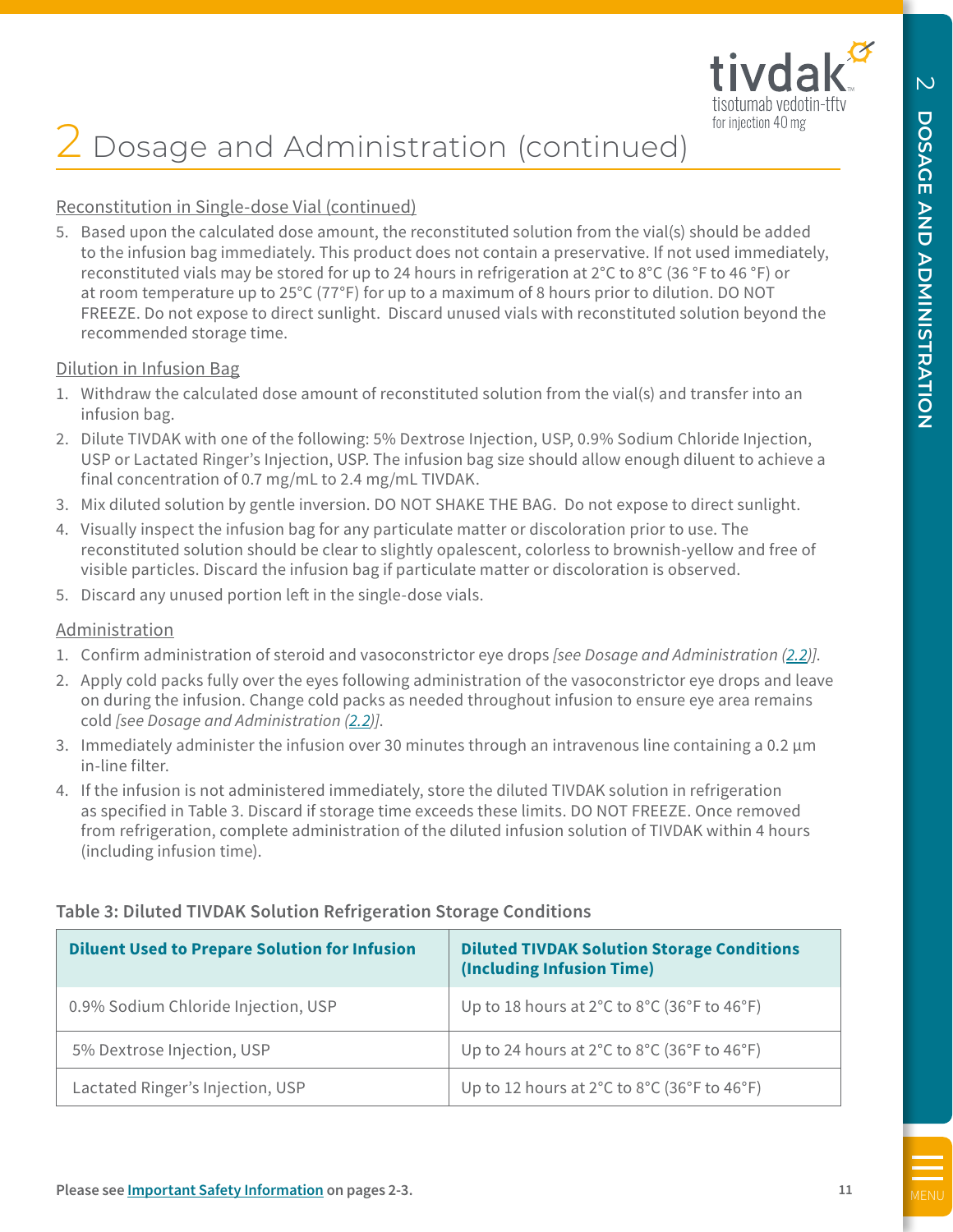

<span id="page-11-0"></span>For Injection: 40 mg of tisotumab vedotin-tftv as a white to off-white lyophilized cake or powder in a single-dose vial for reconstitution.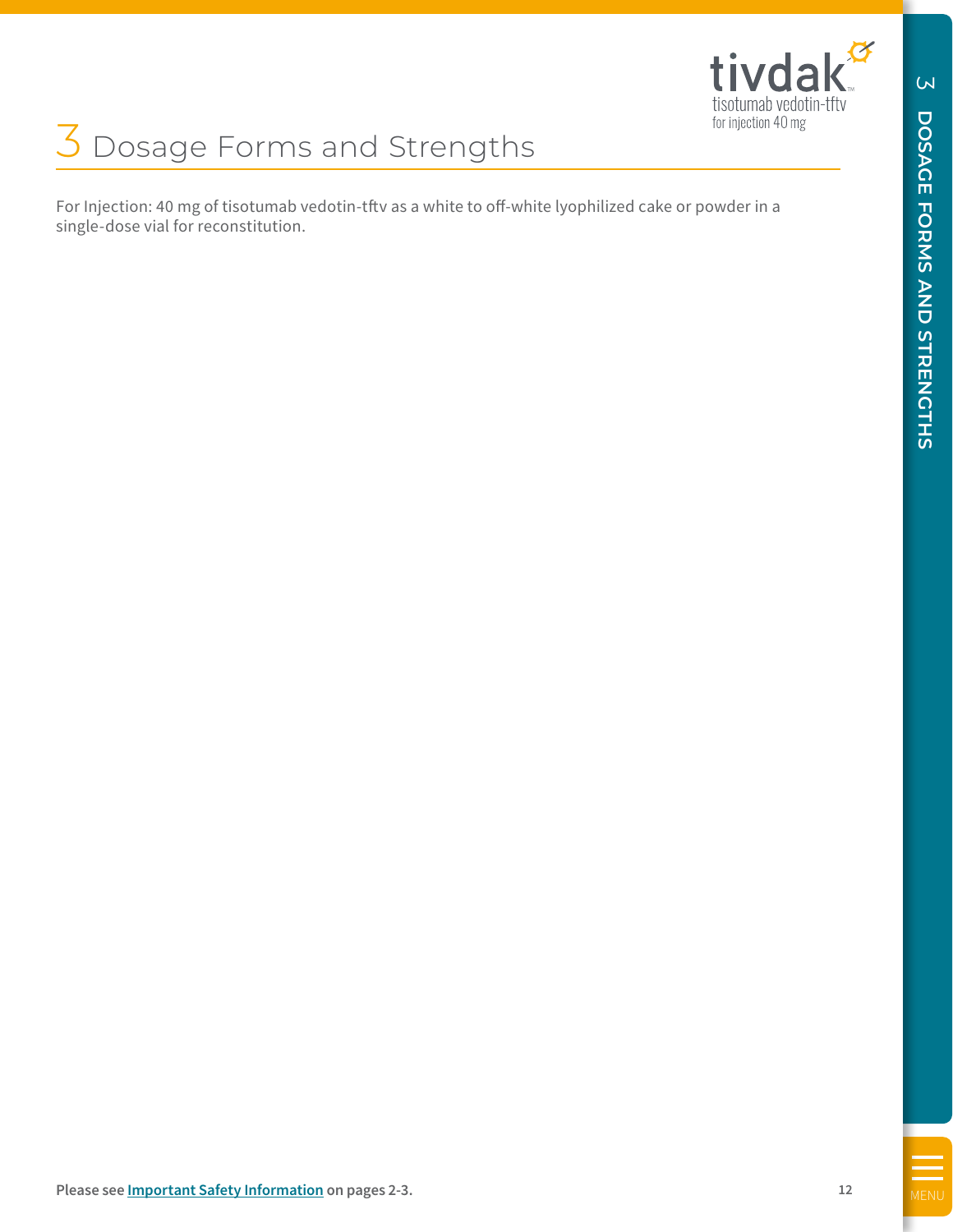tivd:

tisotumab vedotin-tftv

 $\overline{C}$ 

# 4 Contraindications

None.

# Warnings and Precautions

# 5.1 OCULAR ADVERSE REACTIONS

Ocular adverse reactions occurred in 60% of patients with cervical cancer treated with TIVDAK across clinical trials. The most common ocular adverse reactions were conjunctival adverse reactions (40%), dry eye (29%), corneal adverse reactions (21%), and blepharitis (8%). Grade 3 ocular adverse reactions occurred in 3.8% of patients, including severe ulcerative keratitis in 3.2% of patients. One patient experienced ulcerative keratitis with perforation requiring corneal transplantation. Cases of symblepharon were reported in patients with other tumor types treated with TIVDAK at the recommended dose.

The median time to onset of the first ocular adverse reaction was 1.2 months (range, 0-6.5). Of the patients who experienced ocular events, 55% had complete resolution and 30% had partial improvement (defined as a decrease in severity by one or more grades from the worst grade) at last follow up. Ocular adverse reactions led to discontinuation of TIVDAK in 6% of patients with cervical cancer.

In innovaTV 204, 4% of patients experienced visual acuity changes to 20/50 or worse including 1% of patients who experienced a visual acuity change to 20/200. Of the patients who experienced decreased visual acuity to 20/50 or worse, 75% resolved, including the patient who experienced decreased visual acuity to 20/200.

Refer patients to an eye care provider for an ophthalmic exam including visual acuity and slit lamp exam at baseline, prior to each dose, and as clinically indicated. Adhere to premedication and required eye care to reduce the risk of ocular adverse reactions *[see Dosage and Administration [\(2.2\)](#page-7-0)].* 

Promptly refer patients to an eye care provider for any new or worsening ocular signs and symptoms.

Withhold, reduce the dose, or permanently discontinue TIVDAK based on the severity of the adverse reaction *[see Dosage and Administration [\(2.3\)](#page-7-0)].*

# 5.2 PERIPHERAL NEUROPATHY

<span id="page-12-0"></span>To the interaction of the second of the interaction of the interaction of the interaction of the interaction of the interaction  $\frac{1}{2}$  and the interaction  $\frac{1}{2}$  and  $\frac{1}{2}$  and  $\frac{1}{2}$  and  $\frac{1}{2}$  and  $\frac{1}{2}$ Peripheral neuropathy occurred in 42% of patients with cervical cancer treated with TIVDAK across clinical trials; 8% of patients experienced Grade 3 peripheral neuropathy. Peripheral neuropathy adverse reactions included peripheral neuropathy (20%), peripheral sensory neuropathy (11%), peripheral sensorimotor neuropathy (5%), motor neuropathy (3%), muscular weakness (3%), and demyelinating peripheral polyneuropathy (1%). One patient with another tumor type treated with TIVDAK at the recommended dose developed Guillain-Barre syndrome.

The median time to onset of peripheral neuropathy was 2.4 months (range, 0-11.3). Of the patients who experienced peripheral neuropathy, 17% had complete resolution and 17% had partial improvement (defined as a decrease in severity by one or more grades from the worst grade) at last follow up. Peripheral neuropathy led to discontinuation of TIVDAK in 8% of patients with cervical cancer.

Monitor patients for signs and symptoms of neuropathy, such as paresthesia, tingling or a burning sensation, neuropathic pain, muscle weakness, or dysesthesia. For patients experiencing new or worsening peripheral neuropathy, withhold dose, then dose reduce, or permanently discontinue TIVDAK based on the severity of peripheral neuropathy *[see Dosage and Administration ([2.3](#page-7-0))].*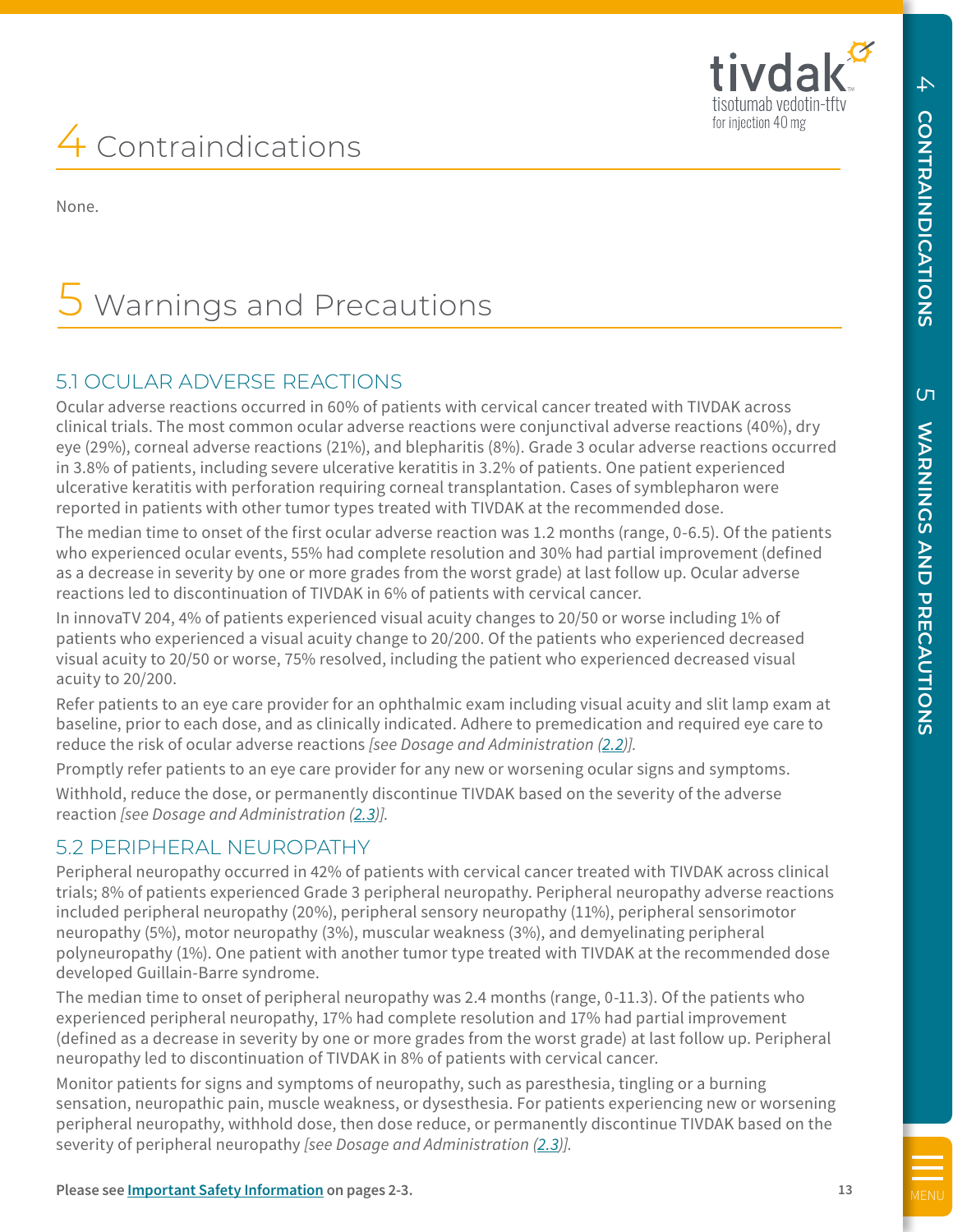

# 5 Warnings and Precautions (continued)

# 5.3 HEMORRHAGE

Hemorrhage occurred in 62% of patients with cervical cancer treated with TIVDAK across clinical trials. The most common all grade hemorrhage adverse reactions were epistaxis (44%), hematuria (10%), and vaginal hemorrhage (10%). Grade 3 hemorrhage occurred in 5% of patients.

The median time to onset of hemorrhage was 0.3 months (range, 0-6.5). Of the patients who experienced hemorrhage, 71% had complete resolution and 11% had partial resolution (defined as a decrease in severity by one or more grades from the worst grade) at last follow-up.

<span id="page-13-0"></span>**S** Warnings and Precautions (contrinued)<br>
S.3. HEMONEMONS (CONTRINUED)<br>
E.5. HEMONEMONS (THE STRATE STRATE STRATE STRATE STRATE STRATE STRATE STRATE STRATE STRATE STRATE STRATE STRATE STRATE STRATE STRATE STRATE STRATE ST Monitor patients for signs and symptoms of hemorrhage. For patients experiencing pulmonary or CNS hemorrhage, permanently discontinue TIVDAK. For grade ≥2 hemorrhage in any other location, withhold until bleeding has resolved, blood hemoglobin is stable, there is no bleeding diathesis that could increase the risk of continuing therapy, and there is no anatomical or pathologic condition that can increase the risk of hemorrhage recurrence. After resolution, either resume treatment or permanently discontinue TIVDAK *[see Dosage and Administration [\(2.3\)](#page-7-0)].* 

# 5.4. PNEUMONITIS

Severe, life-threatening, or fatal pneumonitis can occur in patients treated with antibody drug conjugates containing vedotin including TIVDAK. Among patients with cervical cancer treated with TIVDAK across clinical trials, 2 patients (1.3%) experienced pneumonitis, including 1 patient who had a fatal outcome.

Monitor patients for pulmonary symptoms indicative of pneumonitis. Symptoms may include hypoxia, cough, dyspnea or interstitial infiltrates on radiologic exams. Infectious, neoplastic, and other causes for such symptoms should be excluded through appropriate investigations.

Withhold TIVDAK for patients who develop persistent or recurrent Grade 2 pneumonitis and consider dose reduction. Permanently discontinue TIVDAK in all patients with Grade 3 or 4 pneumonitis *[see Dosage and Administration [\(2.3\)](#page-7-0)].*

# 5.5 EMBRYO-FETAL TOXICITY

Based on the mechanism of action and findings in animals, TIVDAK can cause fetal harm when administered to a pregnant woman. The small molecule component of TIVDAK, MMAE, administered to rats caused adverse developmental outcomes, including embryo-fetal mortality and structural abnormalities, at exposures below those occurring clinically at the recommended dose.

Advise patients of the potential risk to a fetus. Advise females of reproductive potential to use effective contraception during treatment with TIVDAK and for 2 months after the last dose. Advise male patients with female partners of reproductive potential to use effective contraception during treatment with TIVDAK and for 4 months after the last dose *[see Use in Specific Populations [\(8.1,](#page-20-0) [8.3](#page-21-0)), and Clinical Pharmacology [\(12.1\)](#page-23-0)].*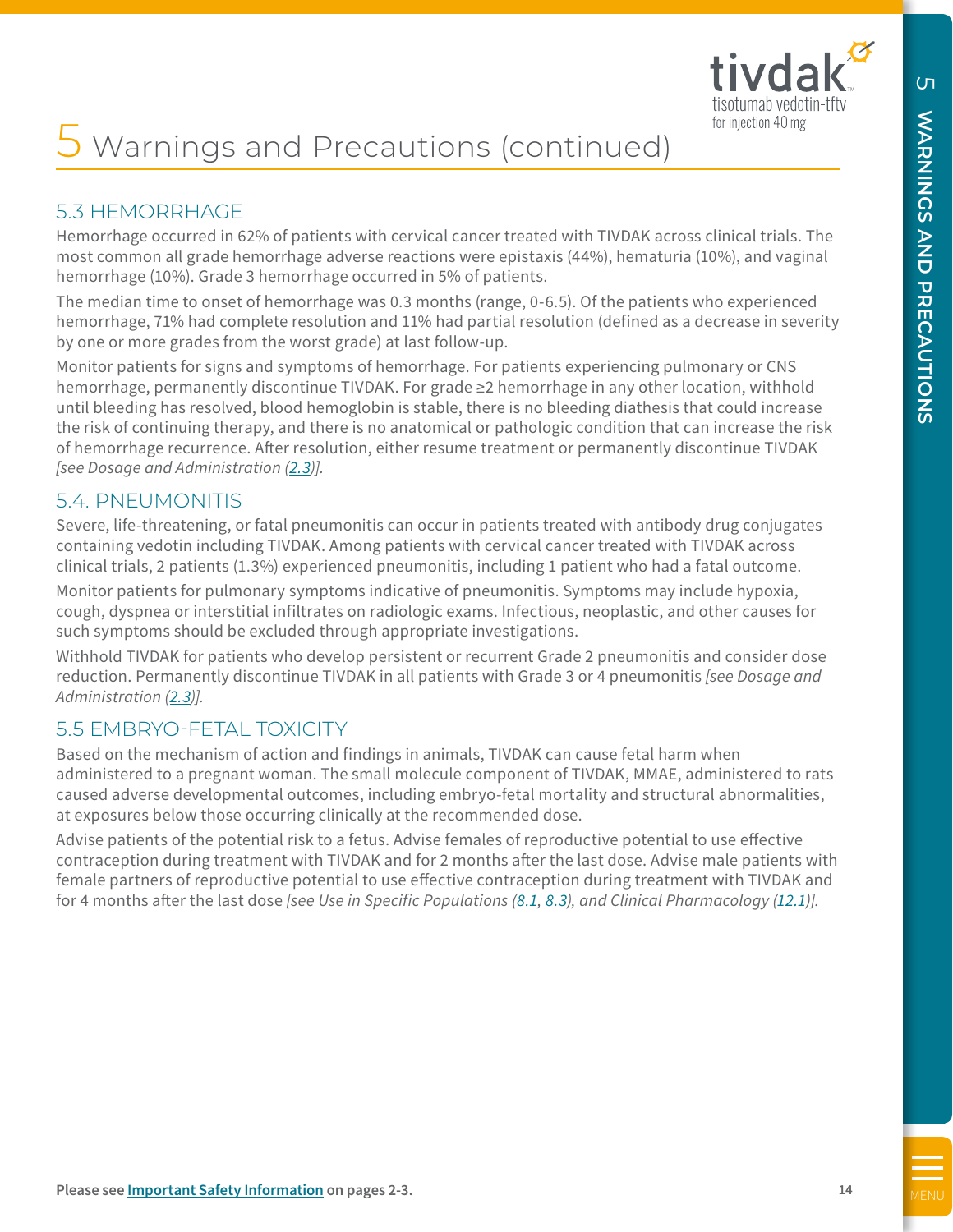

# **6** Adverse Reactions

The following serious adverse reactions are described elsewhere in the labeling:

- Ocular Adverse Reactions *[see Boxed Warning, Warnings and Precautions ([5.1\)](#page-12-0)]*
- Peripheral Neuropathy *[see Warnings and Precautions [\(5.2\)](#page-12-0)]*
- Hemorrhage *[see Warnings and Precautions [\(5.3\)](#page-13-0)]*
- Pneumonitis *[see Warnings and Precautions ([5.4](#page-13-0))]*

# 6.1 CLINICAL TRIALS EXPERIENCE

Because clinical trials are conducted under widely varying conditions, adverse reaction rates observed in the clinical trials of a drug cannot be directly compared to rates in the clinical trials of another drug and may not reflect the rates observed in practice.

The data in the WARNINGS AND PRECAUTIONS section reflect exposure to TIVDAK in 158 patients with recurrent or metastatic cervical cancer who received at least one dose of TIVDAK at 2 mg/kg intravenously every 3 weeks in innovaTV 204 (NCT03438396), innovaTV 201 (NCT02001623), innovaTV 202 (NCT02552121) and innovaTV 203 (NCT03245736).

The data described in this section reflect exposure to TIVDAK from innovaTV 204 (NCT0348396), a single arm study in patients (n=101) with recurrent or metastatic cervical cancer with disease progression on or after chemotherapy. Patients received TIVDAK 2.0 mg/kg every 3 weeks until disease progression or unacceptable toxicity. The median duration of treatment was 4.2 months (range: 0.7-16).

Serious adverse reactions occurred in 43% of patients. The most common (≥3%) serious adverse reactions were ileus (6%), hemorrhage (5%), pneumonia (4%), peripheral neuropathy, sepsis, constipation, and pyrexia (each 3%). Fatal adverse reactions occurred in 4% of patients who received TIVDAK, including septic shock (1%), pneumonitis (1%), sudden death (1%), and multisystem organ failure (1%).

Adverse reactions leading to permanent discontinuation occurred in 13% of patients receiving TIVDAK; the most common (≥3%) adverse reactions leading to permanent discontinuation were peripheral neuropathy (5%) and corneal adverse reactions (4%).

Adverse reactions leading to dose interruption occurred in 47% of patients; the most (≥3%) common adverse reactions leading to dose interruption were peripheral neuropathy (8%), conjunctival adverse reactions (4%), and hemorrhage (4%).

Adverse reactions leading to dose reduction occurred in 23% of patients; the most common (≥3%) adverse reactions leading to dose reduction were conjunctival adverse reactions (9%) and corneal adverse reactions (8%).

<span id="page-14-0"></span>**[MENU](#page-5-0)MBER CREASE INTERNATION SCRIPTION** in the second of the second of the second and the second and the second of the second of the second of the second of the second of the second of the second of the second of the seco The most common (≥25%) adverse reactions, including laboratory abnormalities, were hemoglobin decreased, fatigue, lymphocytes decreased, nausea, peripheral neuropathy, alopecia, epistaxis, conjunctival adverse reactions, hemorrhage, leukocytes decreased, creatinine increased, dry eye, prothrombin international normalized ratio increased, activated partial thromboplastin time prolonged, diarrhea, and rash.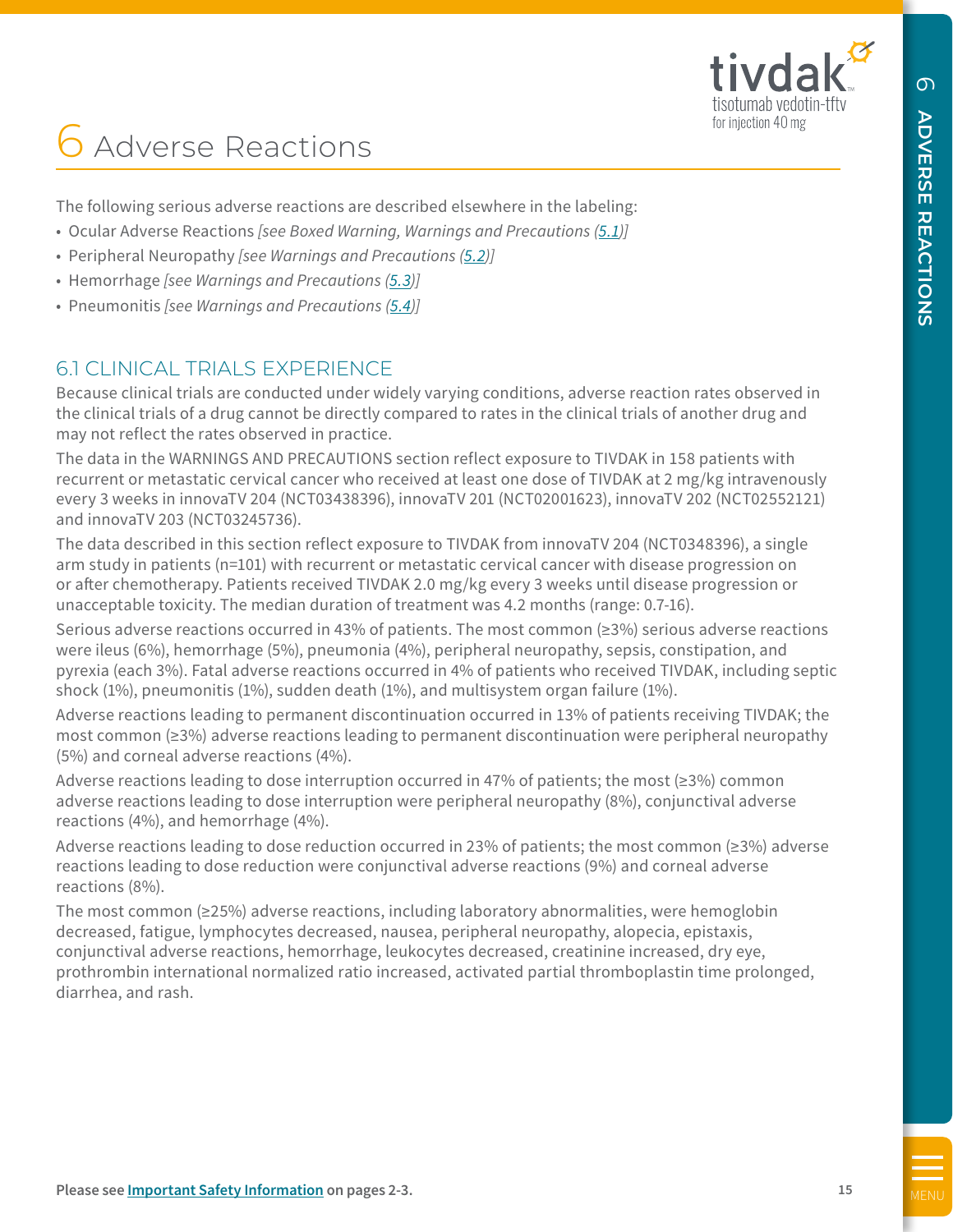

# 6 Adverse Reactions (continued)

# **Table 4: Adverse Reactions (≥10%) in Patients Who Received TIVDAK in innovaTV 204**

| Table 4 summarizes the all grade and Grade 3-4 adverse reactions from innovaTV 204.<br>Table 4: Adverse Reactions (≥10%) in Patients Who Received TIVDAK in innovaTV 204 |                          |                            |
|--------------------------------------------------------------------------------------------------------------------------------------------------------------------------|--------------------------|----------------------------|
|                                                                                                                                                                          |                          | <b>TIVDAK</b><br>$N = 101$ |
| <b>Adverse Reaction</b>                                                                                                                                                  | <b>All Grades</b><br>(%) | Grade 3-4<br>(%)           |
| General                                                                                                                                                                  |                          |                            |
| Fatigue <sup>1</sup>                                                                                                                                                     | 50                       | $\overline{1}$             |
| Pyrexia                                                                                                                                                                  | 16                       | $\mathbf{1}$               |
| Pruritis                                                                                                                                                                 | 13                       | $\mathbf{1}$               |
| <b>Gastrointestinal disorders</b>                                                                                                                                        |                          |                            |
| Nausea <sup>2</sup>                                                                                                                                                      | 41                       | $\mathbf 0$                |
| Diarrhea <sup>3</sup>                                                                                                                                                    | 25                       | $\overline{2}$             |
| Constipation                                                                                                                                                             | 23                       | $\overline{2}$             |
| Abdominal Pain <sup>4</sup>                                                                                                                                              | 23                       | $\mathbf{1}$               |
| Vomiting                                                                                                                                                                 | $17\,$                   | $\overline{2}$             |
| Nervous system disorders                                                                                                                                                 |                          |                            |
| Peripheral Neuropathy <sup>5</sup>                                                                                                                                       | 39                       | $\overline{1}$             |
| Skin and subcutaneous tissue disorders                                                                                                                                   |                          |                            |
| Alopecia                                                                                                                                                                 | 39                       | $\mathsf{O}\xspace$        |
| Rash <sup>6</sup>                                                                                                                                                        | 25                       | $\Omega$                   |
| <b>Vascular disorders</b>                                                                                                                                                |                          |                            |
| Epistaxis                                                                                                                                                                | 39                       | $\mathbf{0}$               |
| Hemorrhage <sup>7</sup>                                                                                                                                                  | 32                       | 6                          |
| <b>Eye disorders</b>                                                                                                                                                     |                          |                            |
| Conjunctival adverse reactions <sup>8</sup>                                                                                                                              | 37                       | $\mathbf{0}$               |
| Dry eye <sup>9</sup>                                                                                                                                                     | 29                       | 0                          |
| Corneal adverse reactions <sup>10</sup>                                                                                                                                  | 21                       | 3                          |
| Periorbital adverse reactions <sup>11</sup>                                                                                                                              | 16                       | $\mathbf{0}$               |

 $\sigma$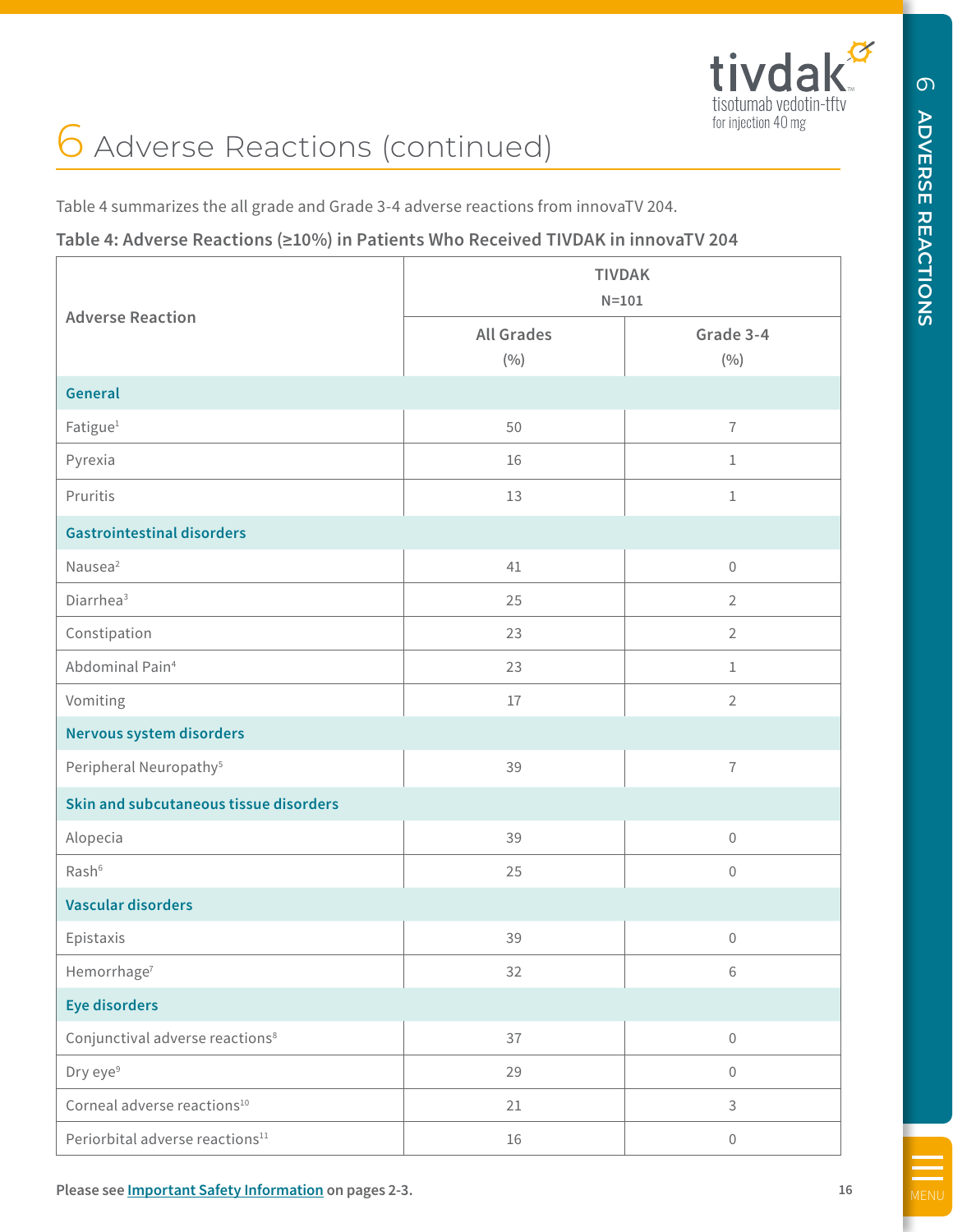# 6 Adverse Reactions (continued)

# **Table 4: Adverse Reactions (≥10%) in Patients Who Received TIVDAK in innovaTV 204 (continued)**

| <b>Adverse Reaction</b>                                                                                                                                                                                                                                                                                                                                                                                                                                                                                                                                                                                                                                                                                                                                                                                                                                                                                                                                                                                                                                                                                                                                                                                                                                                                                                | <b>TIVDAK</b><br>$N = 101$                                                                                                                                   |                                                                                                                                                        |
|------------------------------------------------------------------------------------------------------------------------------------------------------------------------------------------------------------------------------------------------------------------------------------------------------------------------------------------------------------------------------------------------------------------------------------------------------------------------------------------------------------------------------------------------------------------------------------------------------------------------------------------------------------------------------------------------------------------------------------------------------------------------------------------------------------------------------------------------------------------------------------------------------------------------------------------------------------------------------------------------------------------------------------------------------------------------------------------------------------------------------------------------------------------------------------------------------------------------------------------------------------------------------------------------------------------------|--------------------------------------------------------------------------------------------------------------------------------------------------------------|--------------------------------------------------------------------------------------------------------------------------------------------------------|
|                                                                                                                                                                                                                                                                                                                                                                                                                                                                                                                                                                                                                                                                                                                                                                                                                                                                                                                                                                                                                                                                                                                                                                                                                                                                                                                        | <b>All Grades</b><br>(9/0)                                                                                                                                   | Grade 3-4<br>(9/0)                                                                                                                                     |
| Musculoskeletal and connective tissue disorders                                                                                                                                                                                                                                                                                                                                                                                                                                                                                                                                                                                                                                                                                                                                                                                                                                                                                                                                                                                                                                                                                                                                                                                                                                                                        |                                                                                                                                                              |                                                                                                                                                        |
| Myalgia <sup>12</sup>                                                                                                                                                                                                                                                                                                                                                                                                                                                                                                                                                                                                                                                                                                                                                                                                                                                                                                                                                                                                                                                                                                                                                                                                                                                                                                  | 21                                                                                                                                                           | $\mathbf{0}$                                                                                                                                           |
| Arthralgia                                                                                                                                                                                                                                                                                                                                                                                                                                                                                                                                                                                                                                                                                                                                                                                                                                                                                                                                                                                                                                                                                                                                                                                                                                                                                                             | 16                                                                                                                                                           | 0                                                                                                                                                      |
| Pain in extremity <sup>13</sup>                                                                                                                                                                                                                                                                                                                                                                                                                                                                                                                                                                                                                                                                                                                                                                                                                                                                                                                                                                                                                                                                                                                                                                                                                                                                                        | 13                                                                                                                                                           | 1                                                                                                                                                      |
| <b>Metabolism and nutrition disorders</b>                                                                                                                                                                                                                                                                                                                                                                                                                                                                                                                                                                                                                                                                                                                                                                                                                                                                                                                                                                                                                                                                                                                                                                                                                                                                              |                                                                                                                                                              |                                                                                                                                                        |
| Decreased appetite                                                                                                                                                                                                                                                                                                                                                                                                                                                                                                                                                                                                                                                                                                                                                                                                                                                                                                                                                                                                                                                                                                                                                                                                                                                                                                     | 16                                                                                                                                                           | 1                                                                                                                                                      |
| <b>Infections</b>                                                                                                                                                                                                                                                                                                                                                                                                                                                                                                                                                                                                                                                                                                                                                                                                                                                                                                                                                                                                                                                                                                                                                                                                                                                                                                      |                                                                                                                                                              |                                                                                                                                                        |
| Urinary tract infection <sup>14</sup>                                                                                                                                                                                                                                                                                                                                                                                                                                                                                                                                                                                                                                                                                                                                                                                                                                                                                                                                                                                                                                                                                                                                                                                                                                                                                  | 14                                                                                                                                                           | $\overline{2}$                                                                                                                                         |
| <b>Investigations</b>                                                                                                                                                                                                                                                                                                                                                                                                                                                                                                                                                                                                                                                                                                                                                                                                                                                                                                                                                                                                                                                                                                                                                                                                                                                                                                  |                                                                                                                                                              |                                                                                                                                                        |
| Weight decreased                                                                                                                                                                                                                                                                                                                                                                                                                                                                                                                                                                                                                                                                                                                                                                                                                                                                                                                                                                                                                                                                                                                                                                                                                                                                                                       | 12                                                                                                                                                           | 0                                                                                                                                                      |
| 3. Diarrhea includes diarrhea, gastroenteritis, and colitis<br>4. Abdominal pain includes abdominal pain, abdominal pain upper, abdominal pain lower, abdominal distention and abdominal discomfort<br>5. Peripheral neuropathy includes neuropathy peripheral, peripheral sensorimotor neuropathy, polyneuropathy, peripheral sensory neuropathy,<br>paresthesia, hypoesthesia, burning sensation, neuralgia, sensory loss, peripheral motor neuropathy, muscular weakness, gait disturbance, and<br>hyperesthesia<br>6. Rash includes rash, rash maculo-papular, rash macular, dermatitis acneiform, dermatitis allergic, and erythema<br>7. Hemorrhage includes vaginal hemorrhage, hematuria, rectal hemorrhage, cystitis hemorrhagic, lower gastrointestinal hemorrhage, urinary bladder<br>hemorrhage, hematochezia, anal hemorrhage, gingival bleeding, post procedural hemorrhage, radiation associated with hemorrhage, metrorrhagia,<br>large intestinal hemorrhage, paranasal sinus hemorrhage, and hemoptysis<br>8. Conjunctival adverse reactions includes conjunctivitis, conjunctival abrasion, conjunctival erosion, conjunctival hyperemia, conjunctival scar,<br>noninfective conjunctivitis, ocular hyperemia, and conjunctival hemorrhage<br>9. Dry eye includes dry eye and lacrimation increased | 10. Corneal adverse reactions includes keratitis, punctate keratitis, ulcerative keratitis, corneal erosion, corneal scar, keratopathy, and corneal bleeding | 11. Periorbital adverse reactions includes blepharitis, meibomianitis, eye pruritus, entropion, trichiasis, chalazion, and meibomian gland dysfunction |

- 7. Hemorrhage includes vaginal hemorrhage, hematuria, rectal hemorrhage, cystitis hemorrhagic, lower gastrointestinal hemorrhage, urinary bladder hemorrhage, hematochezia, anal hemorrhage, gingival bleeding, post procedural hemorrhage, radiation associated with hemorrhage, metrorrhagia, large intestinal hemorrhage, paranasal sinus hemorrhage, and hemoptysis
- 8. Conjunctival adverse reactions includes conjunctivitis, conjunctival abrasion, conjunctival erosion, conjunctival hyperemia, conjunctival scar, noninfective conjunctivitis, ocular hyperemia, and conjunctival hemorrhage
- 9. Dry eye includes dry eye and lacrimation increased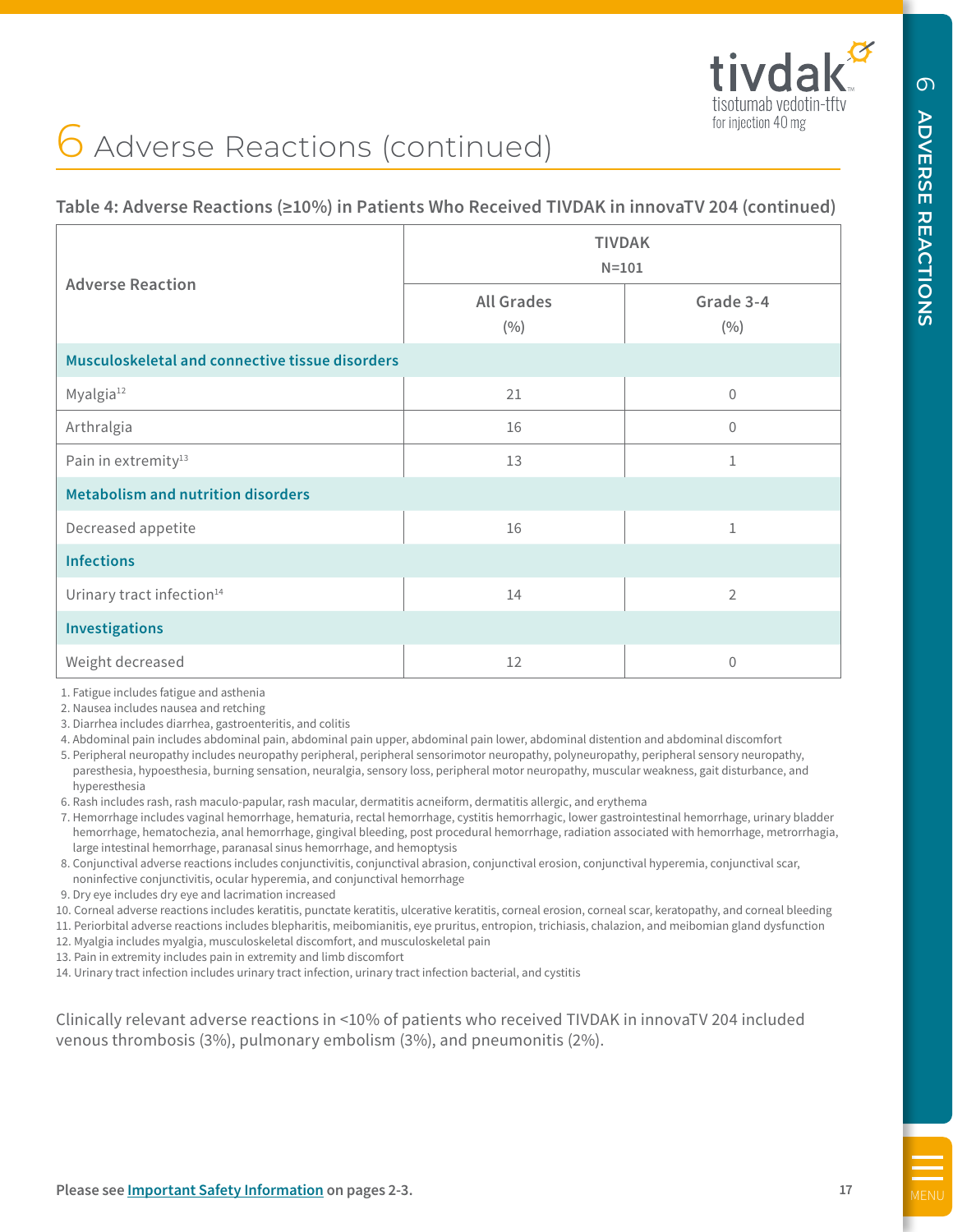**ADVERSE REACTIONS**

**ADVERSE REACTIONS** 

 $\sigma$ 

# 6 Adverse Reactions (continued)

Table 5 summarizes the laboratory abnormalities in innovaTV 204.

# **Table 5: Select Laboratory Abnormalities (≥10%) That Worsened from Baseline In Patients Who Received TIVDAK in innovaTV 204**

|                                                         | TIVDAK <sup>1</sup> |                |
|---------------------------------------------------------|---------------------|----------------|
| <b>Laboratory Abnormality</b>                           | <b>All Grades</b>   | Grade 3 or 4   |
|                                                         | (9/0)               | (%)            |
| <b>Hematology</b>                                       |                     |                |
| Hemoglobin decreased                                    | 52                  | $\overline{1}$ |
| Lymphocytes decreased                                   | 42                  | 8              |
| Leukocytes decreased                                    | 30                  | $\Omega$       |
| Neutrophils decreased                                   | 21                  | 3              |
| <b>Chemistry</b>                                        |                     |                |
| Creatinine increased                                    | 29                  | 4.1            |
| Alanine aminotransferase increased                      | 24                  | $\mathbf{0}$   |
| Lactate dehydrogenase increased                         | 22                  | $\overline{0}$ |
| Urate increased                                         | 20                  | $\mathbf 0$    |
| Glucose decreased                                       | 19                  | $\mathbf{0}$   |
| Aspartate aminotransferase increased                    | 18                  | $\mathbf 0$    |
| Sodium decreased                                        | 20                  | $\mathbf{0}$   |
| Alkaline phosphatase increased                          | 17                  | $\Omega$       |
| Creatinine kinase increased                             | 16                  | 2.1            |
| Magnesium decreased                                     | 17                  | 2.1            |
| Albumin decreased                                       | 16                  | $\mathbf{0}$   |
| Coagulation                                             |                     |                |
| Prothrombin international normalized ratio<br>increased | 26                  | $\overline{0}$ |
| Activated partial thromboplastin time prolonged         | 26                  | $\sqrt{2}$     |

 1. The denominator used to calculate the rate varied from 96 to 101 based on the number of patients with a baseline value and at least one post-treatment value.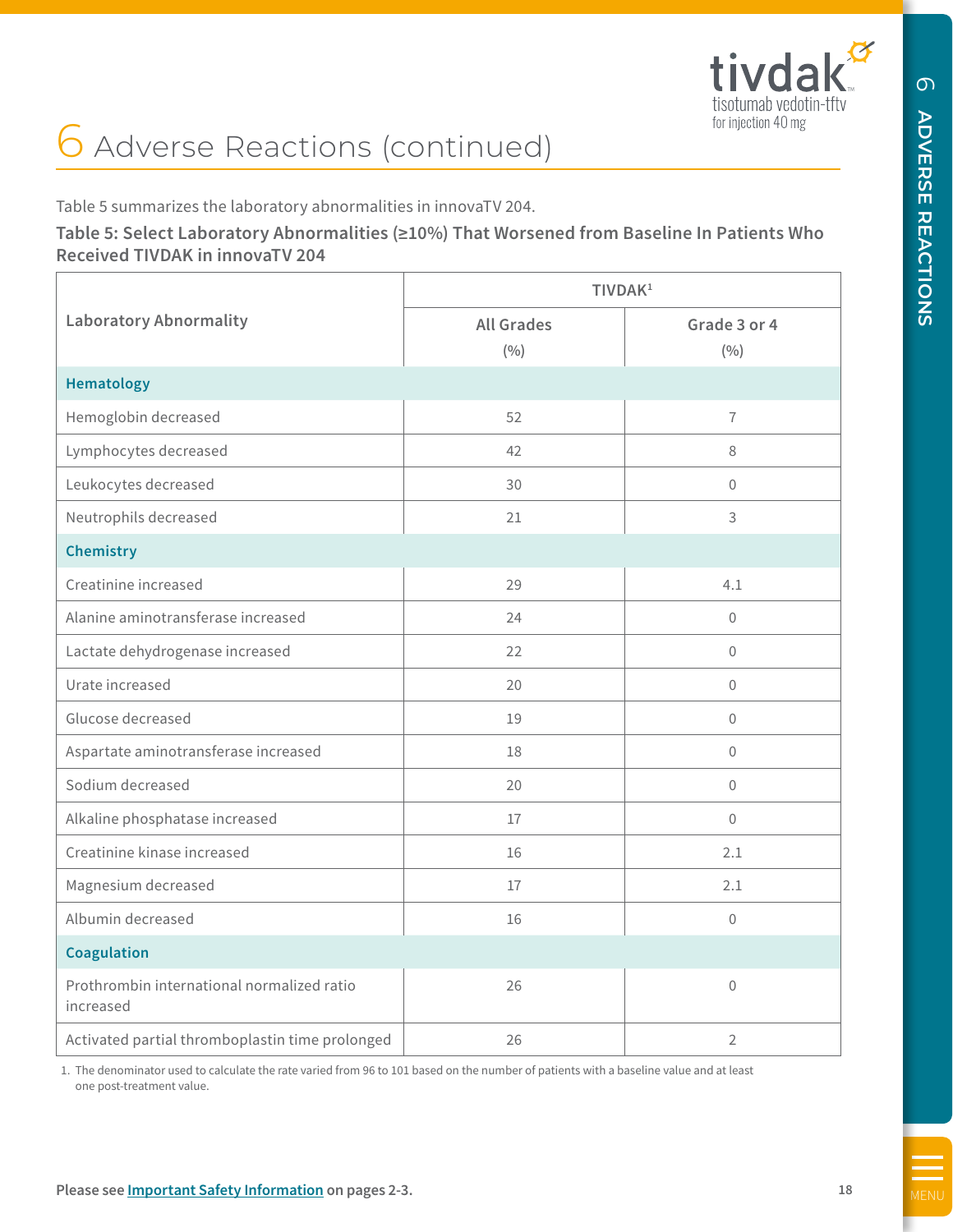

# 6.2 IMMUNOGENICITY

As with all therapeutic proteins, there is potential for an immune response to TIVDAK. The detection of antibody formation against tisotumab vedotin-tftv is highly dependent on the sensitivity and specificity of the assay. Additionally, the observed incidence of antibody (including neutralizing antibody) positivity in an assay may be influenced by several factors, including assay methodology, sample handling, timing of sample collection, concomitant medications, and underlying disease. For these reasons, comparison of the incidence of antibodies to tisotumab vedotin-tftv in other studies or to other products may be misleading.

<span id="page-18-0"></span> $\bigodot$  Adverse Reactions (continue  $\{c\}$ )<br>
Sa PMMUNCCENT (Try<br>
As a strict interval of the state is potential for an increase secessor of TVDAK. The detector of<br>
An antibapy for model a space in column to work the Highl In innovaTV 204, a total of 93 patients were tested for immunogenicity to TIVDAK; 5 patients (5%) developed treatment-emergent anti-tisotumab vedotin-tftv antibodies. Neutralizing anti-tisotumab vedotin-tftv antibodies were detected in 2 patients in Study innovaTV 204. Across all studies, 8 cervical cancer patients (5.5%) out of 145 evaluable patients developed treatment-emergent anti-tisotumab vedotin-tftv antibodies. Given the low number of patients who developed anti-tisotumab vedotin-tftv antibodies, no conclusions can be drawn concerning a potential effect of immunogenicity on PK, efficacy or safety.

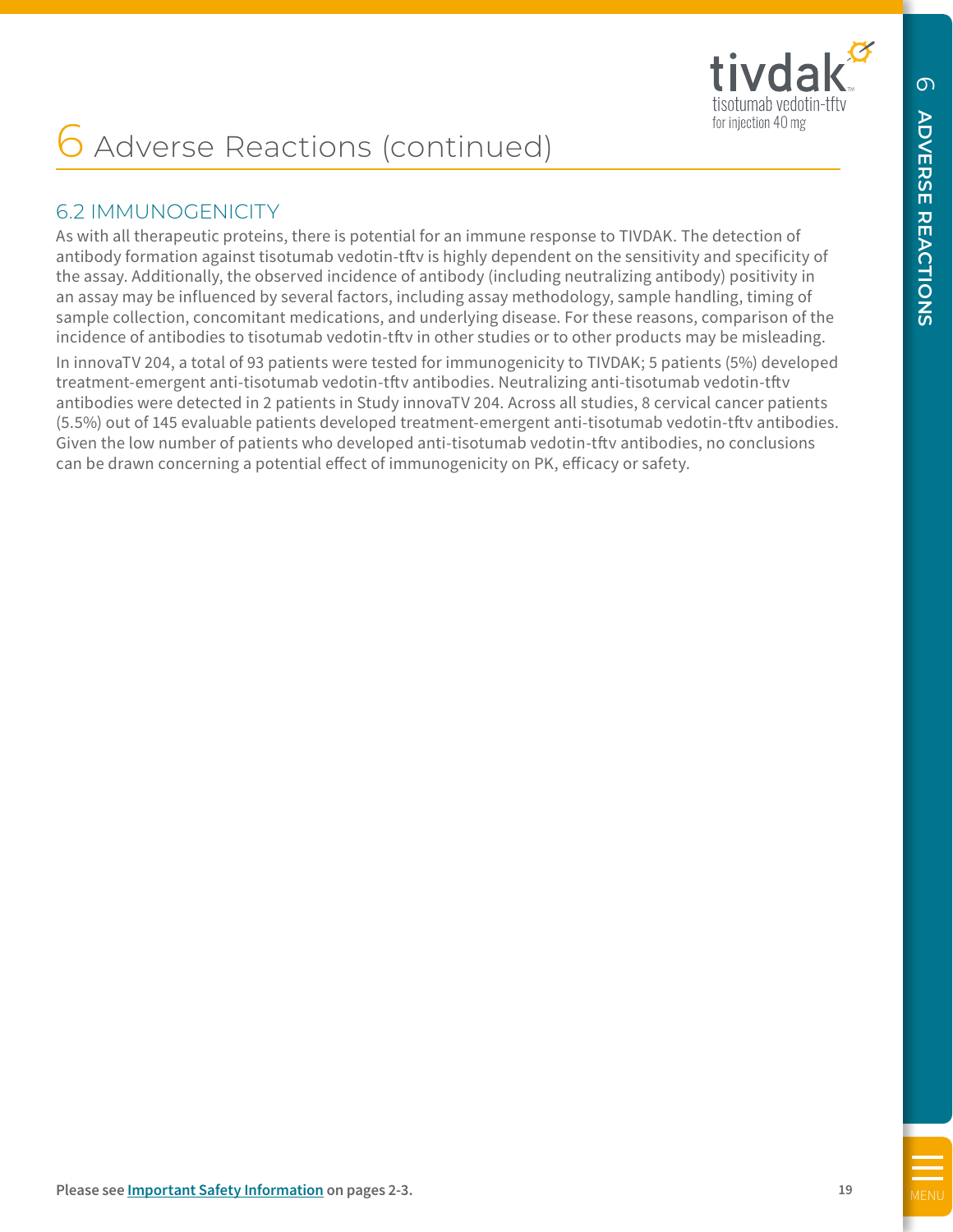$\overline{\phantom{0}}$ 

# 7.1 EFFECTS OF OTHER DRUGS ON TIVDAK

## Strong CYP3A4 Inhibitors

<span id="page-19-0"></span>MENT TO THE TRIST OF CYTILER DEVICES ON THIVE/AK<br>
Strong CYP244 Infinitions:<br>
Many information Conduct the conduct the only of the strong CYP state infinition may informate<br>
always a conduct see always and the conduct the MMAE is a CYP3A4 substrate. Concomitant use of TIVDAK with strong CYP3A4 inhibitors may increase unconjugated MMAE exposure *[see Clinical Pharmacology [\(12.3\)](#page-23-0)]*, which may increase the risk of TIVDAK adverse reactions. Closely monitor patients for adverse reactions of TIVDAK when used concomitantly with strong CYP3A4 inhibitors.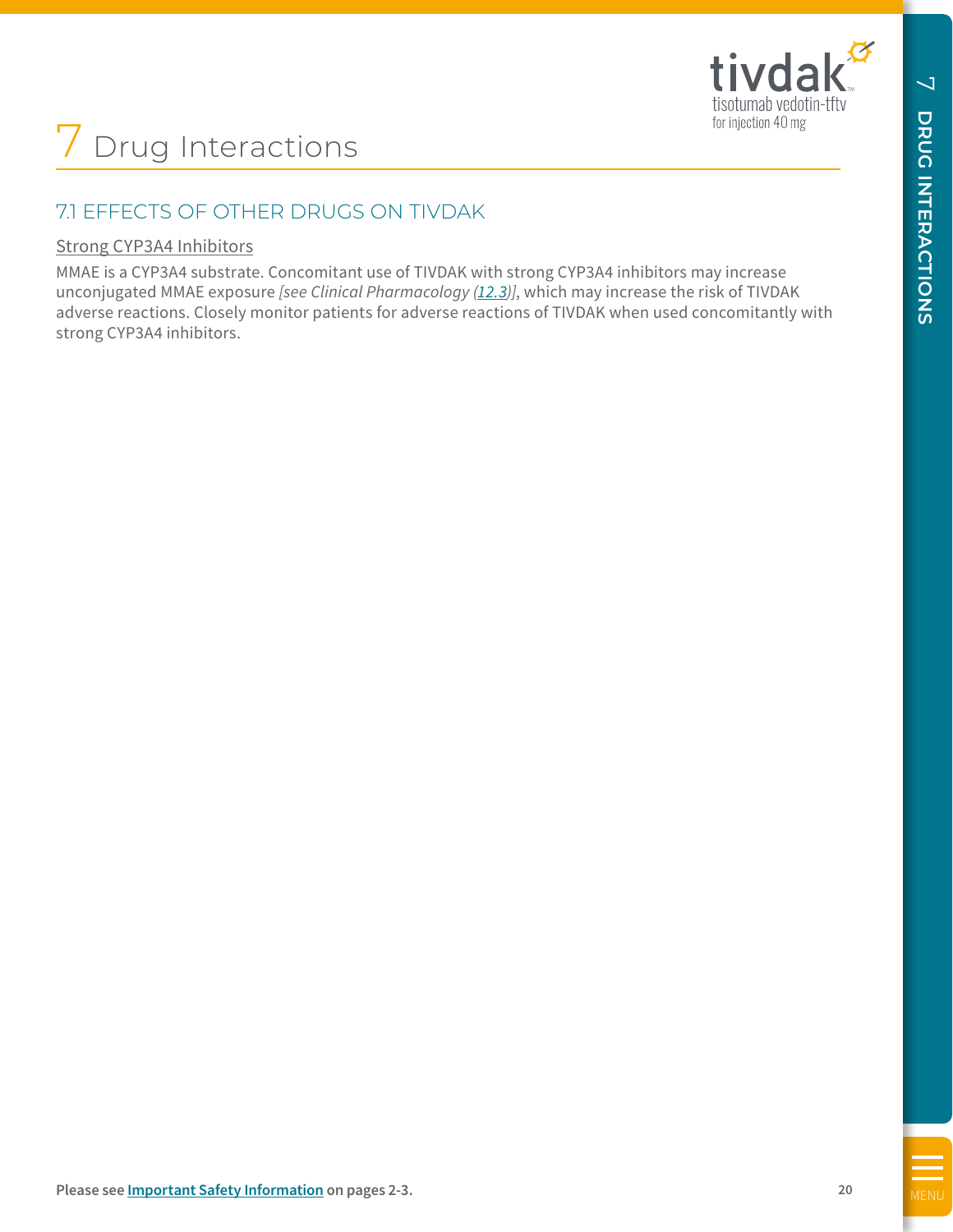

# Use In Specific Populations

# 8.1 PREGNANCY

#### Risk Summary

<span id="page-20-0"></span>**B**<br> **B**<br> **EXECUTE: POPULATIONS**<br> **EXECUTE: POPULATIONS**<br> **EXECUTE: EXECUTE: POPULATIONS**<br> **EXECUTE: EXECUTE: CONSTRANT CONSTRANT CONSTRANT CONSTRANT CONSTRANT CONSTRANT CONSTRANT CONSTRANT CONSTRANT CONSTRANT** Based on the mechanism of action and findings in animals, TIVDAK can cause fetal harm when administered to a pregnant woman *[see Clinical Pharmacology [\(12.1](#page-23-0))].* There are no available human data on TIVDAK use in pregnant women to inform a drug-associated risk. In an animal reproduction study, administration of the small molecule component of TIVDAK, MMAE, to pregnant rats during organogenesis caused embryo-fetal mortality and structural abnormalities at exposures below the clinical exposure at the recommended dose *(see Data)*. Advise patients of the potential risk to a fetus.

The background risk of major birth defects and miscarriage for the indicated population is unknown. In the U.S. general population, the estimated background risk of major birth defects and miscarriage in clinically recognized pregnancies is 2%-4% and 15%-20%, respectively.

#### Data

#### *Animal Data*

No embryo-fetal development studies in animals have been performed with tisotumab vedotin-tftv. In an embryo-fetal development study in pregnant rats, administration of two intravenous doses of MMAE, the small molecule component of TIVDAK, on gestational days 6 and 13 caused embryo-fetal mortality and structural abnormalities, including protruding tongue, malrotated limbs, gastroschisis, and agnathia compared to controls at a dose of 0.2 mg/kg (approximately 0.5-fold the human area under the curve [AUC] at the recommended dose).

# 8.2 LACTATION

#### Risk Summary

There are no data on the presence of tisotumab vedotin-tftv in human milk, the effects on the breastfed child, or the effects on milk production. Because of the potential for serious adverse reactions in a breastfed child, advise lactating women not to breastfeed during treatment with TIVDAK and for 3 weeks after the last dose.

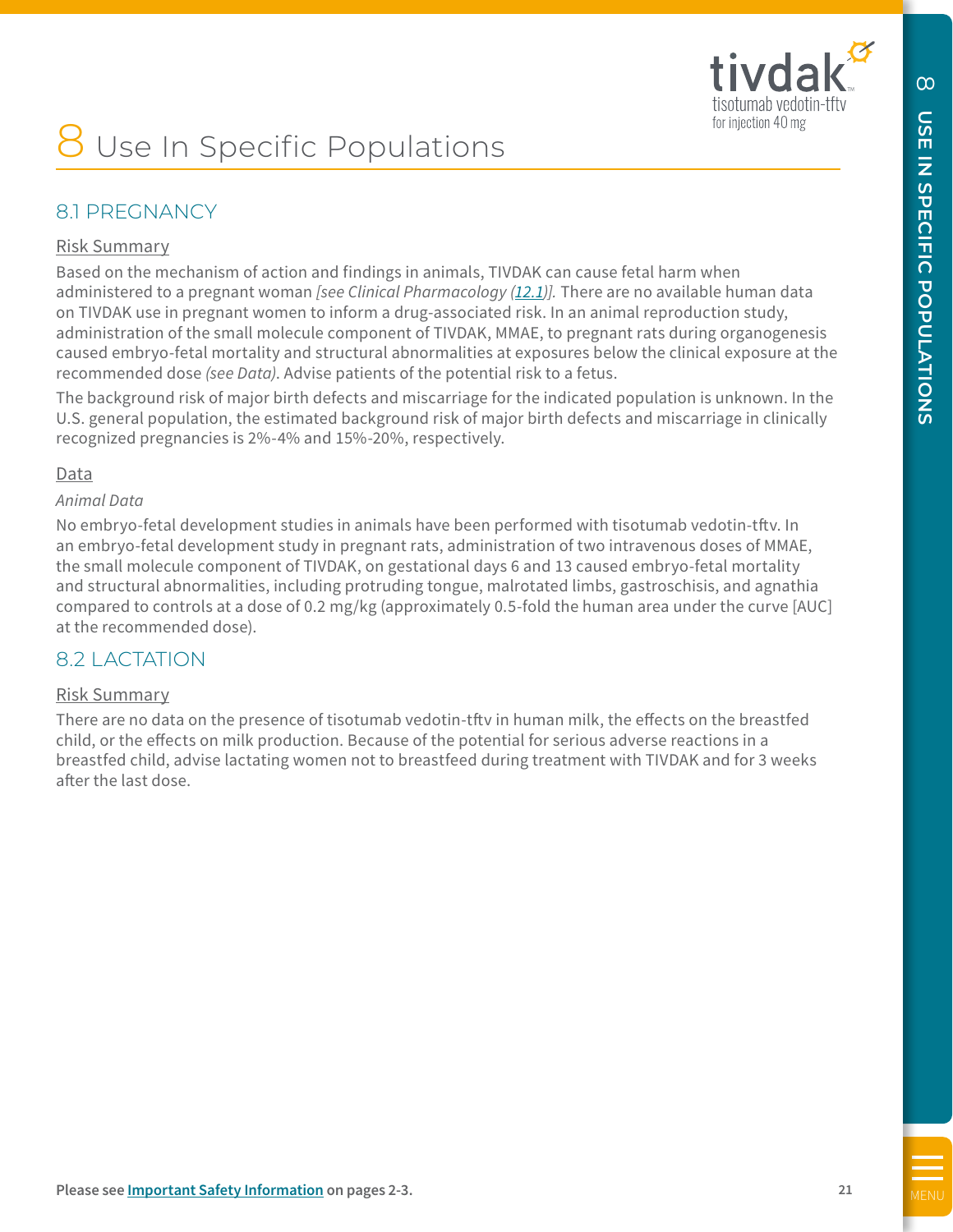

# Use In Specific Populations (continued)

# 8.3 FEMALES AND MALES OF REPRODUCTIVE POTENTIAL

TIVDAK can cause fetal harm when administered to a pregnant woman *[see Use in Specific Populations (8.1)].* 

#### Pregnancy testing

Verify pregnancy status in females of reproductive potential prior to initiating TIVDAK treatment.

#### **Contraception**

#### *Females*

Advise females of reproductive potential to use effective contraception during treatment with TIVDAK and for 2 months after the last dose.

#### *Males*

Advise male patients with female partners of reproductive potential to use effective contraception during treatment with TIVDAK and for 4 months after the last dose.

#### Infertility

*Males*

Based on findings from animal studies, TIVDAK may impair male fertility *[see Nonclinical Toxicology [\(13.1\)](#page-26-0)].*

# 8.4 PEDIATRIC USE

Safety and effectiveness of TIVDAK in pediatric patients have not been established.

# 8.5 GERIATRIC USE

<span id="page-21-0"></span>**B**<br> **B** USE In Specific Populations (continued)<br> **B**  $3$  FEMALES AND MALES OF REPRODUCTIVE POTENTIAL<br> **TROM** can case fets ham when administered to a pregnant woman fee to as Specific Populations (ELI).<br> **Prophase continu** Of the 101 patients treated with TIVDAK in innovaTV 204, 13% were ≥65 years of age. Grade ≥3 adverse reactions occurred in 69% patients ≥65 years and in 59% patients <65 years. Serious adverse reactions occurred in 54% patients ≥65 years and in 41% patients <65 years. No patients aged ≥65 years treated with TIVDAK in innovaTV 204 experienced a tumor response.

# 8.6 HEPATIC IMPAIRMENT

Avoid use of TIVDAK in patients with moderate or severe hepatic impairment (total bilirubin > 1.5 × ULN) *[see Clinical Pharmacology ([12.3](#page-23-0))].*

In patients with mild hepatic impairment (total bilirubin ≤ ULN and AST >ULN or total bilirubin > 1 to 1.5 × ULN and any AST), closely monitor patients for adverse reactions of TIVDAK, but no dosage adjustment in the starting dose of TIVDAK is recommended.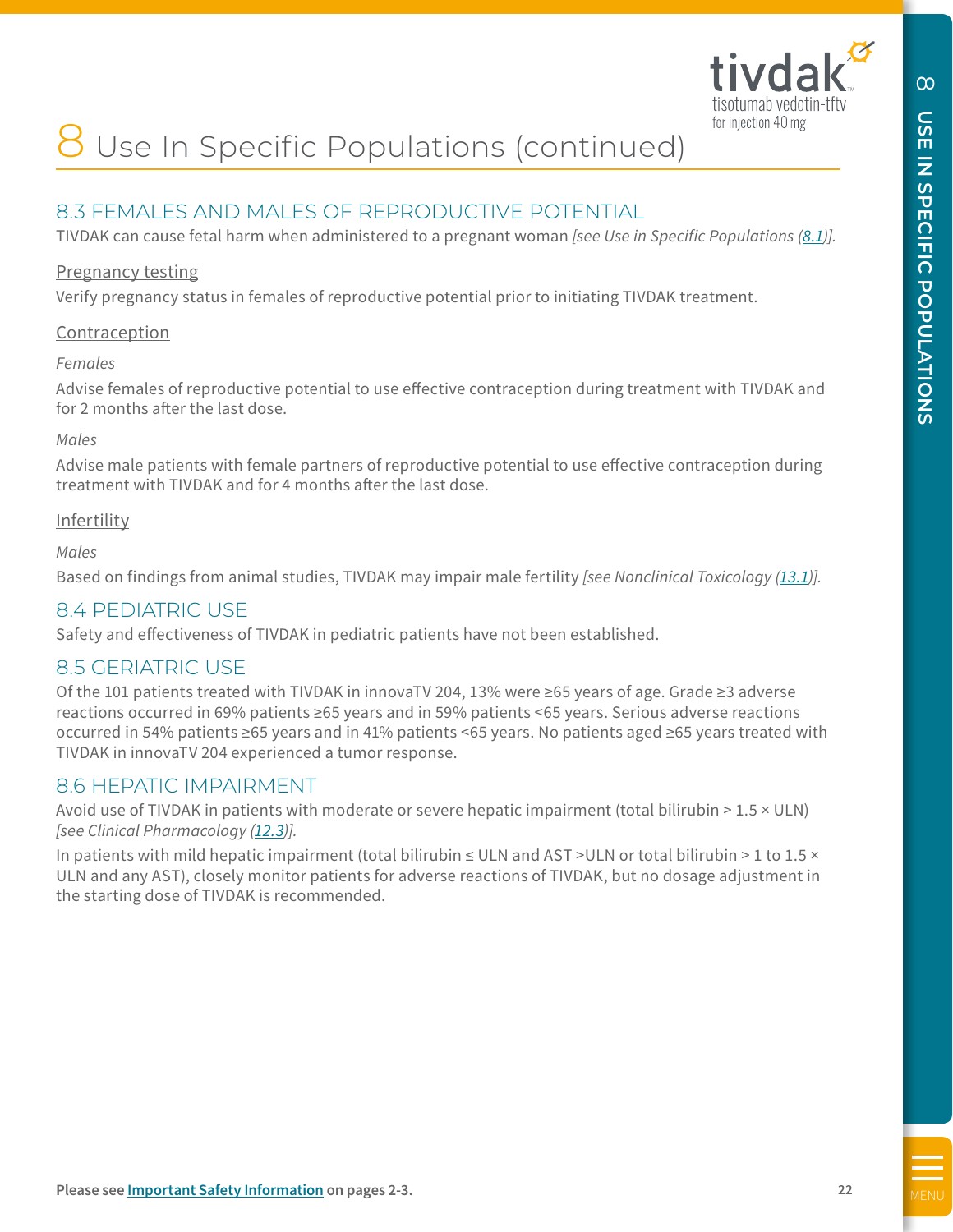# Description

Tisotumab vedotin-tftv is a Tissue Factor (TF) directed antibody drug conjugate (ADC) comprised of a human anti-TF IgG1-kappa antibody conjugated to the microtubule-disrupting agent monomethyl auristatin E (MMAE) via a protease-cleavable vc (valine-citrulline) linker. The monoclonal antibody is produced in a mammalian cell cline (Chinese hamster ovary). MMAE and the linker are produced by chemical synthesis. Each monoclonal antibody molecule carries an average of 4 MMAE molecules. Tisotumab vedotin-tftv has an approximate molecular weight of 153 kDa. The chemical structure is as follows:

# <span id="page-22-0"></span>**THE CONSTRANT CONTRANT CONTRANT CONTRANT CONTRANT CONTRANT CONTRANT CONTRANT CONTRANT CONTRANT CONTRANT CONTRANT CONTRANT CONTRANT CONTRANT CONTRANT CONTRANT CONTRANT CONTRANT CONTRANT CONTRANT CONTRANT CONTRANT CONTRANT**

# **Figure 1. Structural Formula**

TIVDAK (tisotumab vedotin-tftv) for injection, is provided as a sterile, preservative-free, white to off-white lyophilized cake or powder in a single-dose vial for infusion after dilution. Following reconstitution with 4 mL of Sterile Water for Injection, a clear to slightly opalescent, colorless to brownish-yellow solution containing 10 mg/mL tisotumab vedotin-tftv is produced *[see Dosage and Administration [\(2.3\)](#page-7-0)]*. Each mL of reconstituted solution contains 10 mg of tisotumab vedotin-tftv, d-mannitol (30 mg), l-histidine (2.11 mg), l-histidine monohydrochloride (3.44 mg), and sucrose (30 mg), at pH 6.0.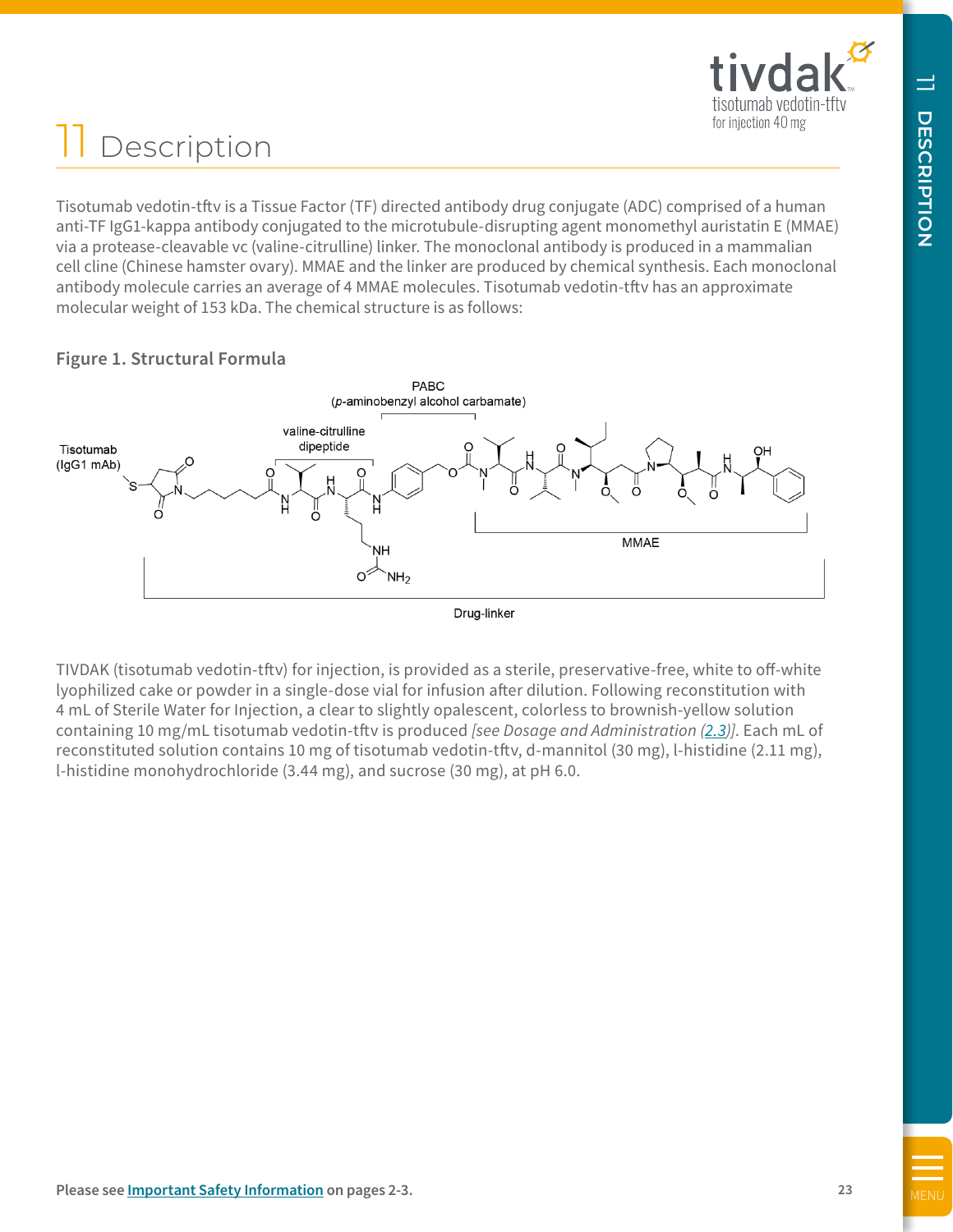# **2** Clinical Pharmacology

# 12.1 MECHANISM OF ACTION

Tisotumab vedotin-tftv is a tissue factor (TF)-directed antibody drug conjugate (ADC). The antibody is a human IgG1 directed against cell surface TF. TF is the primary initiator of the extrinsic blood coagulation cascade. The small molecule, MMAE, is a microtubule-disrupting agent, attached to the antibody via a protease-cleavable linker. Nonclinical data suggests that the anticancer activity of tisotumab vedotin-tftv is due to the binding of the ADC to TF expressing cancer cells, followed by internalization of the ADC-TF complex, and release of MMAE via proteolytic cleavage. MMAE disrupts the microtubule network of actively dividing cells, leading to cell cycle arrest and apoptotic cell death. In vitro, tisotumab vedotin-tftv also mediates antibody-dependent cellular phagocytosis and antibody-dependent cellular cytotoxicity.

# 12.2 PHARMACODYNAMICS

Tisotumab vedotin-tftv exposure-response relationships and the time course of pharmacodynamics response have not been fully characterized.

## Cardiac Electrophysiology

At the recommended dose, tisotumab vedotin-tftv had no large mean effect on QTc prolongation (>20 msec).

# 12.3 PHARMACOKINETICS

<span id="page-23-0"></span>**EXECTS** (**EXECTS Pharmacology COLOGY EXECTS**<br> **EXECTS EXECTS COLOGY COLOGY COLOGY COLOGY COLOGY COLOGY COLOGY COLOGY COLOGY COLOGY COLOGY COLOGY COLOGY COLOGY COLOGY COLOGY COLOG** Table 6 summarizes the exposure parameters of tisotumab vedotin-tftv and unconjugated MMAE (the cytotoxic component of tisotumab vedotin-tftv) following administration of one 3-week cycle of tisotumab vedotin-tftv 2 mg/kg to patients. Tisotumab vedotin-tftv concentrations peaked near the end of the infusion, while unconjugated MMAE concentrations peaked approximately 2 to 3 days after tisotumab vedotin-tftv dosing. Tisotumab vedotin-tftv Cmax increased proportionally, while AUC0-last increased in a more than dose-proportional manner, after a single dose ranging from 0.3–2.2 mg/kg (0.15 to 1.1 times the approved recommended dose). There was no accumulation of tisotumab vedotin-tftv and unconjugated MMAE. Steady-state concentrations of tisotumab vedotin-tftv and unconjugated MMAE were reached after 1 treatment cycle.

|  | Table 6. Exposure Parameters of Tisotumab Vedotin-tftv and Unconjugated MMAE |  |  |  |  |  |
|--|------------------------------------------------------------------------------|--|--|--|--|--|
|--|------------------------------------------------------------------------------|--|--|--|--|--|

|                             | <b>Tisotumab Vedotin-tftv</b><br>Mean $(\pm SD)$ | <b>Unconjugated MMAE</b><br>Mean $(\pm SD)$ |
|-----------------------------|--------------------------------------------------|---------------------------------------------|
| $\mathsf{C}_{\mathsf{max}}$ | $40.8(8.12) \mu g/mL$                            | 5.91 $(4.2)$ ng/mL                          |
| <b>AUC</b>                  | 57.5 (13.4) day*µg/mL                            | 50 (35.8) day*ng/mL                         |

 $C_{\text{max}}$ =maximum concentration, AUC = area under the concentration-time curve from time 0 to 21 days (3 weeks)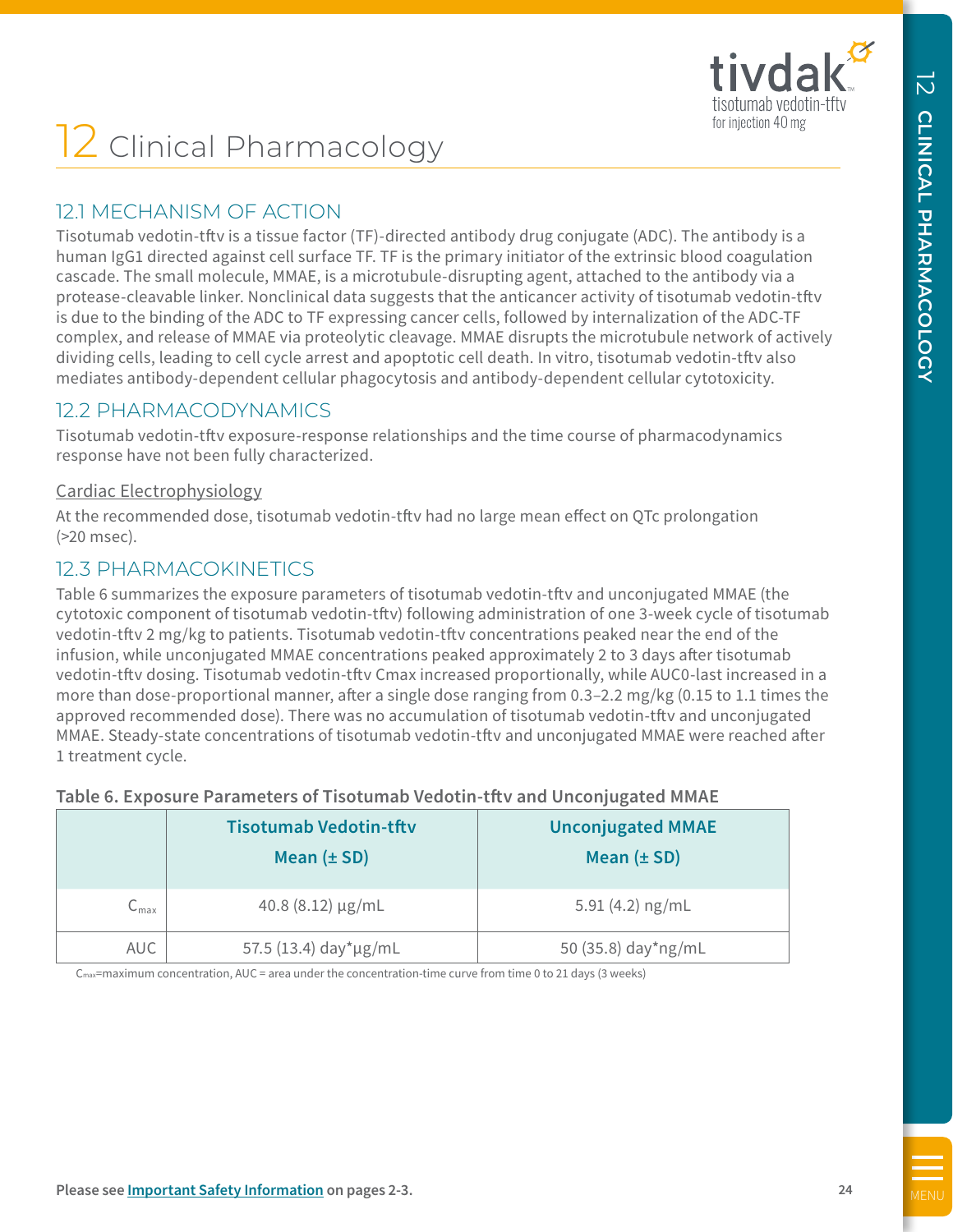

# Distribution

The tisotumab vedotin-tftv steady state volume of distribution is 7.83 (%CV: 19.1) L. Plasma protein binding of MMAE ranged from 68% to 82%, in vitro.

## Elimination

The median terminal half-life of tisotumab vedotin-tftv and unconjugated MMAE is 4.04 (range: 2.26-7.25) days and 2.56 (range: 1.81-4.10) days, respectively. The linear clearance of tisotumab vedotin-tftv and unconjugated MMAE was 1.54 (%CV: 28.8) L/day and 45.9 (%CV: 61.1) L/day, respectively. Elimination of MMAE appeared to be limited by its rate of release from tisotumab vedotin-tftv.

#### *Metabolism*

Tisotumab vedotin-tftv is expected to undergo catabolism to small peptides, amino acids, unconjugated MMAE, and unconjugated MMAE-related catabolites. Tisotumab vedotin-tftv releases unconjugated MMAE via proteolytic cleavage, and unconjugated MMAE is primarily metabolized by CYP3A4 in vitro.

#### *Excretion*

The excretion of tisotumab vedotin-tftv is not fully characterized. Following a single-dose of another ADC that contains MMAE, 17% of the total MMAE administered was recovered in feces and 6% in urine over a 1-week period, primarily as unchanged drug. A similar excretion profile of MMAE is expected after tisotumab vedotin-tftv administration.

## Specific Populations

**EXECUTE AND PERFORMACOLOGY** (CONTRINUAG)<br> **EXECUTIVE AND INTERFERENCE AND A SECURE AND INTERFERENCE INTERFERENCE INTERFERENCE IN A SECURE TO A SECURE THE SAFETY AND A SECURE TO A SECURE THE SAFETY AND A SECURE TO A SECURE** No clinically significant differences in the pharmacokinetics of tisotumab vedotin-tftv were observed based on age (21 to 81 years), sex, race (white vs non-white) or ethnicity (Hispanic or Latino vs non-Hispanic or non-Latino). No clinically significant differences in exposures of tisotumab vedotin-tftv and unconjugated MMAE were observed in patients with mild to moderate renal impairment (CLcr 30 to < 90 mL/min using the Cockcroft-Gault equation) compared to patients with normal renal function. The effect of severe renal impairment (CLcr 15 to < 30 mL/min) or end-stage renal disease with or without dialysis on pharmacokinetics of tisotumab vedotin-tftv and unconjugated MMAE is unknown.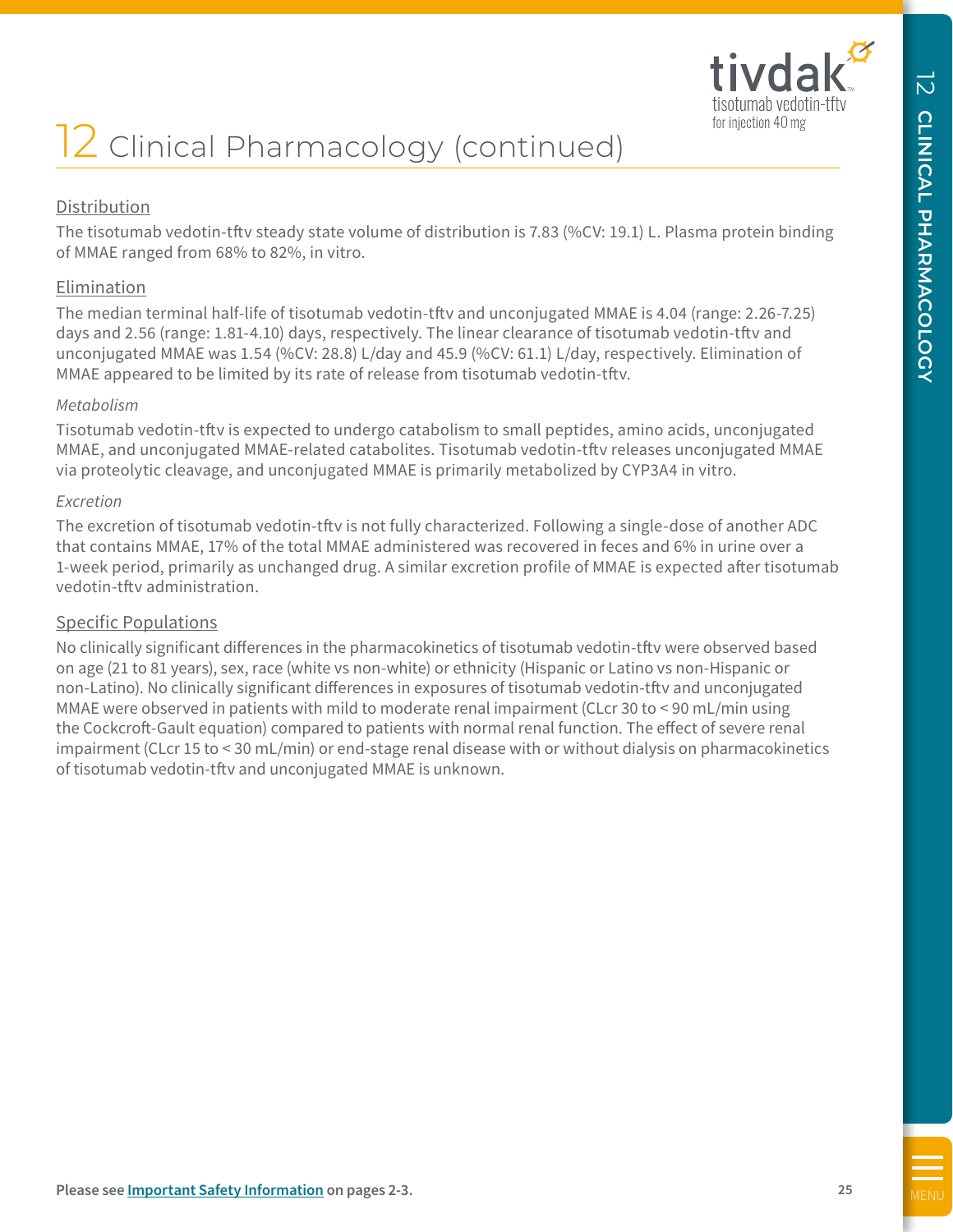

# **2** Clinical Pharmacology (continued)

## *Patients with Hepatic Impairment*

**EXECUTE THE SAFETY AND CONSULTIVE CONSULTIVE CONSULTIVE CONSULTIVE CONSULTIVE CONSULTIVE CONSULTIVE CONSULTIVE CONSULTIVE CONSULTIVE CONSULTIVE CONSULTIVE CONSULTIVE CONSULTIVE CONSULTIVE CONSULTIVE CONSULTIVE CONSULTIVE** Unconjugated MMAE exposures were 37% higher, but there were no clinically significant differences in exposures of tisotumab vedotin-tftv in patients with mild hepatic impairment (bilirubin of 1 to 1.5 X ULN and AST < ULN, or bilirubin ≤ ULN and AST > ULN) compared to patients with normal hepatic function. The effect of moderate or severe hepatic impairment (AST > 3 x ULN or total bilirubin > 1.5 x ULN) or liver transplantation on the pharmacokinetics of tisotumab vedotin-tftv or unconjugated MMAE is unknown.

#### Drug Interaction Studies

#### *Clinical Studies*

No clinical studies evaluating the drug-drug interaction potential of tisotumab vedotin-tftv have been conducted. To characterize the drug-drug interaction potential of unconjugated MMAE, clinical studies with another ADC that contains MMAE are described below, and similar effects on tisotumab vedotin-tftv and unconjugated MMAE exposures are expected with concomitant use of TIVDAK.

There were no clinically significant differences in midazolam (sensitive CYP3A4 substrate) pharmacokinetics when used concomitantly with another ADC that contains MMAE.

*Strong CYP3A4 Inhibitors:* Ketoconazole (strong CYP3A4 inhibitor) used concomitantly with another ADC that contains MMAE increased unconjugated MMAE  $C_{\text{max}}$  by 25% and AUC by 34%, with no change in ADC exposure.

*Strong CYP3A4 Inducers:* Rifampin (strong CYP3A4 inducer) used concomitantly with another ADC that contains MMAE decreased unconjugated MMAE  $C_{\text{max}}$  by 44% and AUC by 46%, with no change in ADC exposure.

## *In Vitro Studies*

*Cytochrome P450 (CYP) Enzymes:* MMAE does not inhibit CYP1A2, CYP2B6, CYP2C8, CYP2C9, CYP2C19, or CYP2D6. MMAE did not induce any major CYP450 enzymes in human hepatocytes.

*Transporter Systems:* MMAE is a substrate of P-glycoprotein (P-gp), but not an inhibitor of P-gp.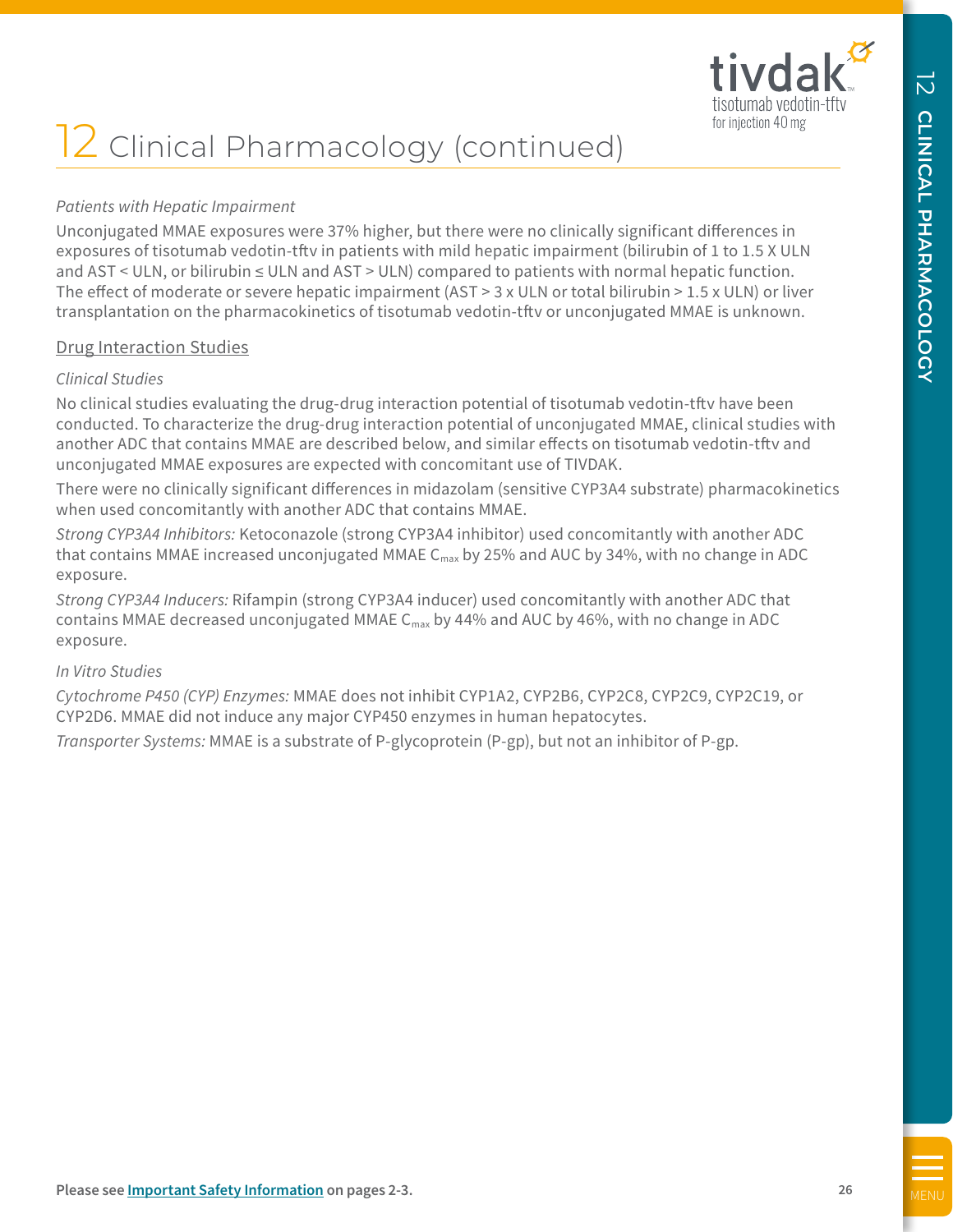

# 13 Nonclinical Toxicology

# 13.1 CARCINOGENESIS, MUTAGENESIS, IMPAIRMENT OF FERTILITY

Carcinogenicity studies in animals have not been performed with tisotumab vedotin-tftv or MMAE.

MMAE was positive for genotoxicity in the in vivo rat bone marrow micronucleus study through an aneugenic mechanism. MMAE was not mutagenic in the bacterial reverse mutation (Ames) assay or the L5178 TK<sup>+/-</sup> mouse lymphoma forward mutation assay.

Fertility studies with tisotumab vedotin-tftv or MMAE have not been conducted. However, results of a repeat-dose toxicity study in monkeys indicate the potential for tisotumab vedotin-tftv to impair male reproductive function and fertility.

<span id="page-26-0"></span>**[MENU](#page-5-0) THE CONDUCT SAFET AND CONDUCT SAFET AND CONDUCT SAFET AND CONDUCT SAFET AND CONDUCT SAFET AND CONDUCT SAFET AND CONDUCT SAFET AND CONDUCT SAFET AND CONDUCT SAFET AND CONDUCT SAFET AND CONDUCT SAFET AND CONDUCT SAFET** In a repeat-dose toxicology study conducted in monkeys for 13 weeks, doses ≥1 mg/kg tisotumab vedotin-tftv (≥0.6 times the human exposure [AUC] at the recommended dose) resulted in decreased testicular size and seminiferous tubule atrophy, reduction or absence in sperm count, and decreased sperm motility. Findings of sperm absence and decreased motility did not reverse by the end of the recovery period at doses ≥3 mg/kg (≥1.7 times the human exposure [AUC] at the recommended dose).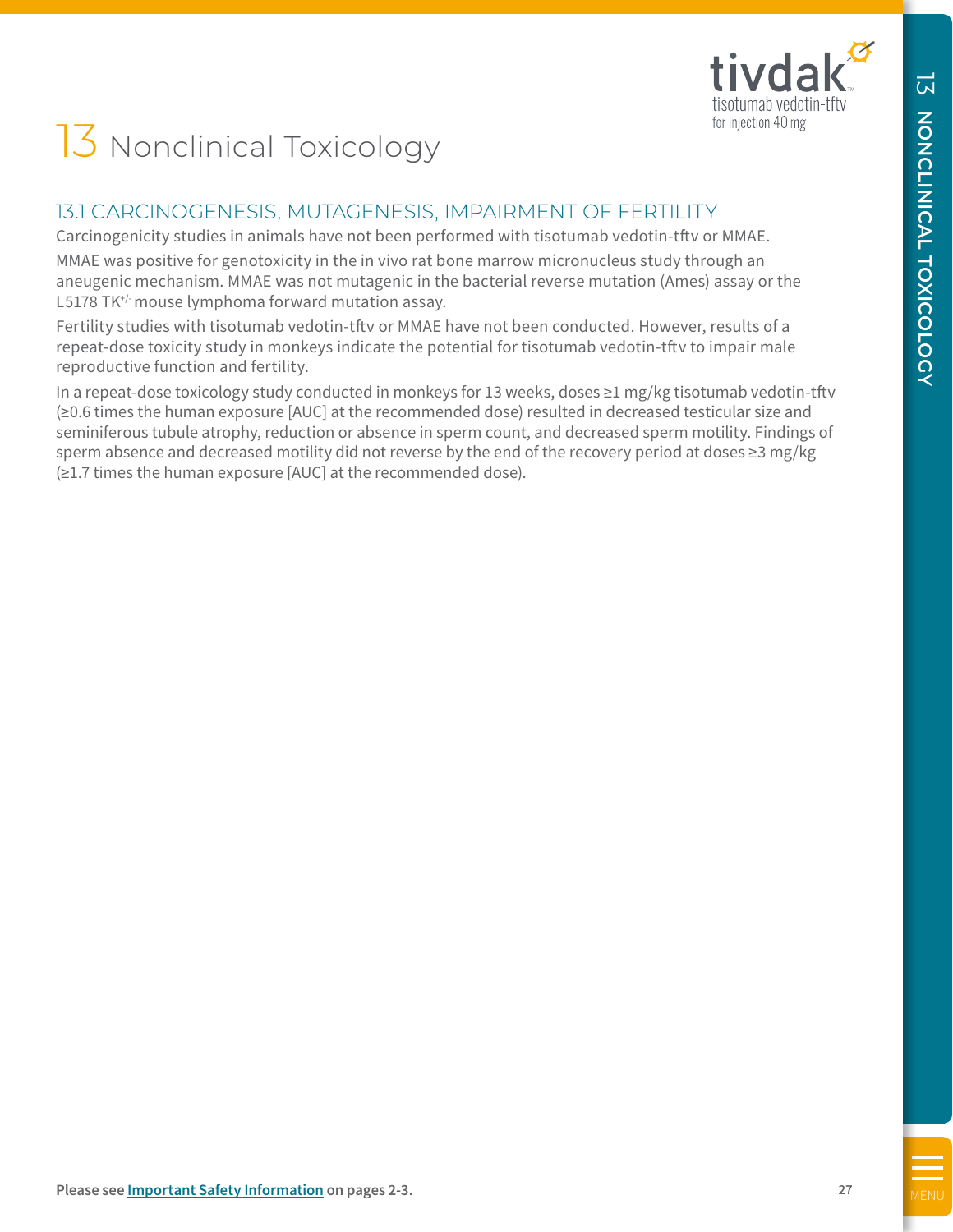# 14 Clinical Studies

# 14.1 RECURRENT OR METASTATIC CERVICAL CANCER

#### **Table 7. Efficacy Results in innovaTV 204 by IRC**

<span id="page-27-0"></span>

| 14 Clinical Studies                                                                                                                                                                                                                                                                                                                                                                                                                                                                                                                                                                                                                                                                                                                                    |                  |  |
|--------------------------------------------------------------------------------------------------------------------------------------------------------------------------------------------------------------------------------------------------------------------------------------------------------------------------------------------------------------------------------------------------------------------------------------------------------------------------------------------------------------------------------------------------------------------------------------------------------------------------------------------------------------------------------------------------------------------------------------------------------|------------------|--|
| 14.1 RECURRENT OR METASTATIC CERVICAL CANCER                                                                                                                                                                                                                                                                                                                                                                                                                                                                                                                                                                                                                                                                                                           |                  |  |
| The efficacy of TIVDAK was evaluated in innovaTV 204 (NCT03438396), an open-label, multicenter, single-<br>arm trial that treated 101 patients with recurrent or metastatic cervical cancer who had received no<br>more than two prior systemic regimens in the recurrent or metastatic setting, including at least one<br>prior platinum-based chemotherapy regimen. Patients were excluded if they had active ocular surface<br>disease, any prior episode of cicatricial conjunctivitis or Stevens Johnson syndrome, Grade ≥2 peripheral<br>neuropathy or known coagulation defects leading to an increased risk of bleeding.                                                                                                                       |                  |  |
| Patients received TIVDAK 2 mg/kg intravenously every 3 weeks until disease progression or unacceptable<br>toxicity. Tumor response assessments were performed every 6 weeks for the first 30 weeks and every 12<br>weeks thereafter.                                                                                                                                                                                                                                                                                                                                                                                                                                                                                                                   |                  |  |
| The median age was 50 years (range: 31 to 78); 95% were White, 2% were Asian, and 1% were Black. Six<br>percent of patients were Hispanic or Latino. Sixty-eight percent of patients had squamous cell carcinoma,<br>27% had adenocarcinoma, and 5% had adenosquamous histology. ECOG performance status was 0 (58%)<br>or 1 (42%). Seventy percent of patients had received 1 prior line of systemic therapy, and 30% had 2 prior<br>lines of systemic therapy. Sixty-nine percent of patients previously received bevacizumab as part of their<br>prior systemic therapy. Sixty-three percent received bevacizumab in combination with chemotherapy<br>(paclitaxel and cisplatin or carboplatin, or paclitaxel and topotecan) as first-line therapy. |                  |  |
| The major efficacy outcome measures were confirmed objective response rate (ORR) as assessed by an<br>independent review committee (IRC) using RECIST v1.1 criteria and duration of response (DOR).                                                                                                                                                                                                                                                                                                                                                                                                                                                                                                                                                    |                  |  |
| Efficacy results are presented in Table 7.                                                                                                                                                                                                                                                                                                                                                                                                                                                                                                                                                                                                                                                                                                             |                  |  |
| Table 7. Efficacy Results in innovaTV 204 by IRC                                                                                                                                                                                                                                                                                                                                                                                                                                                                                                                                                                                                                                                                                                       |                  |  |
| <b>Endpoint</b>                                                                                                                                                                                                                                                                                                                                                                                                                                                                                                                                                                                                                                                                                                                                        | $N = 101$        |  |
| <b>Confirmed ORR</b>                                                                                                                                                                                                                                                                                                                                                                                                                                                                                                                                                                                                                                                                                                                                   | 24%              |  |
| (95% CI)                                                                                                                                                                                                                                                                                                                                                                                                                                                                                                                                                                                                                                                                                                                                               | (15.9, 33.3)     |  |
| Complete response rate                                                                                                                                                                                                                                                                                                                                                                                                                                                                                                                                                                                                                                                                                                                                 | 7%               |  |
| Partial response rate                                                                                                                                                                                                                                                                                                                                                                                                                                                                                                                                                                                                                                                                                                                                  | 17%              |  |
| <b>Duration of Response</b>                                                                                                                                                                                                                                                                                                                                                                                                                                                                                                                                                                                                                                                                                                                            |                  |  |
| Median Duration of Response, months <sup>1</sup><br>(95% CI)                                                                                                                                                                                                                                                                                                                                                                                                                                                                                                                                                                                                                                                                                           | 8.3<br>(4.2, NR) |  |
| <sup>1</sup> Based on patients (n=24) with a response by IRC                                                                                                                                                                                                                                                                                                                                                                                                                                                                                                                                                                                                                                                                                           |                  |  |
| CI: confidence interval<br>NR: not reached                                                                                                                                                                                                                                                                                                                                                                                                                                                                                                                                                                                                                                                                                                             |                  |  |
|                                                                                                                                                                                                                                                                                                                                                                                                                                                                                                                                                                                                                                                                                                                                                        |                  |  |
|                                                                                                                                                                                                                                                                                                                                                                                                                                                                                                                                                                                                                                                                                                                                                        |                  |  |
|                                                                                                                                                                                                                                                                                                                                                                                                                                                                                                                                                                                                                                                                                                                                                        |                  |  |
|                                                                                                                                                                                                                                                                                                                                                                                                                                                                                                                                                                                                                                                                                                                                                        |                  |  |
|                                                                                                                                                                                                                                                                                                                                                                                                                                                                                                                                                                                                                                                                                                                                                        |                  |  |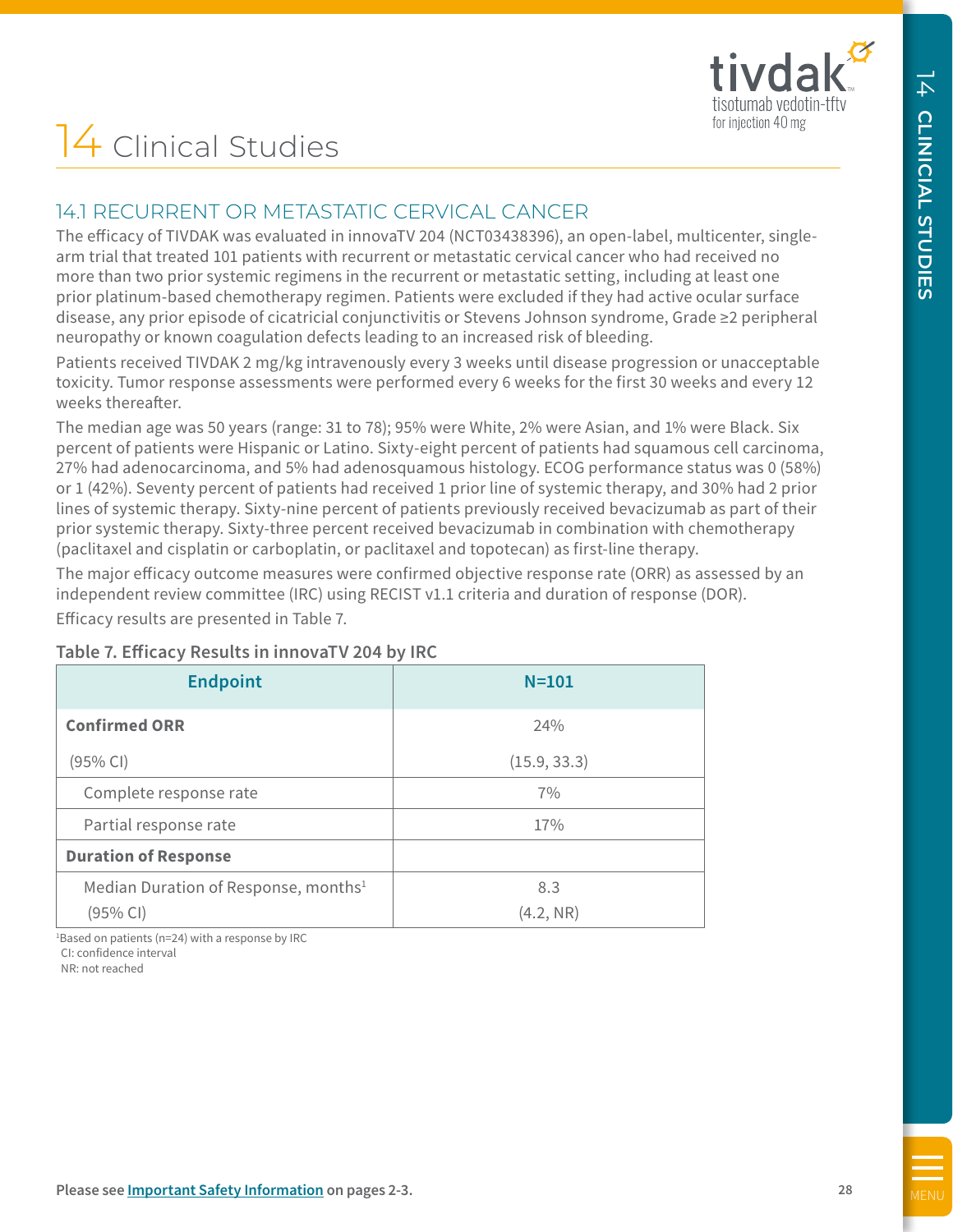

# 15 References

<span id="page-28-0"></span>UNIVERSITY CONDUCTIVE SEE A PLAN INTERFERENCES<br>
INFORMATION CONTINUES INTERFERENCES<br> **29 REFERENCES**<br>
29 **REFERENCES** 15:05 IN A INTERFERENCE AREA SERVED FOR A PLAN INTERFERENCE AREA CONTINUES.<br>
29 **REFERENCES**<br>
Planes a 1. "OSHA Hazardous Drugs." OSHA.<http://www.osha.gov/SLTC/hazardousdrugs/index.html>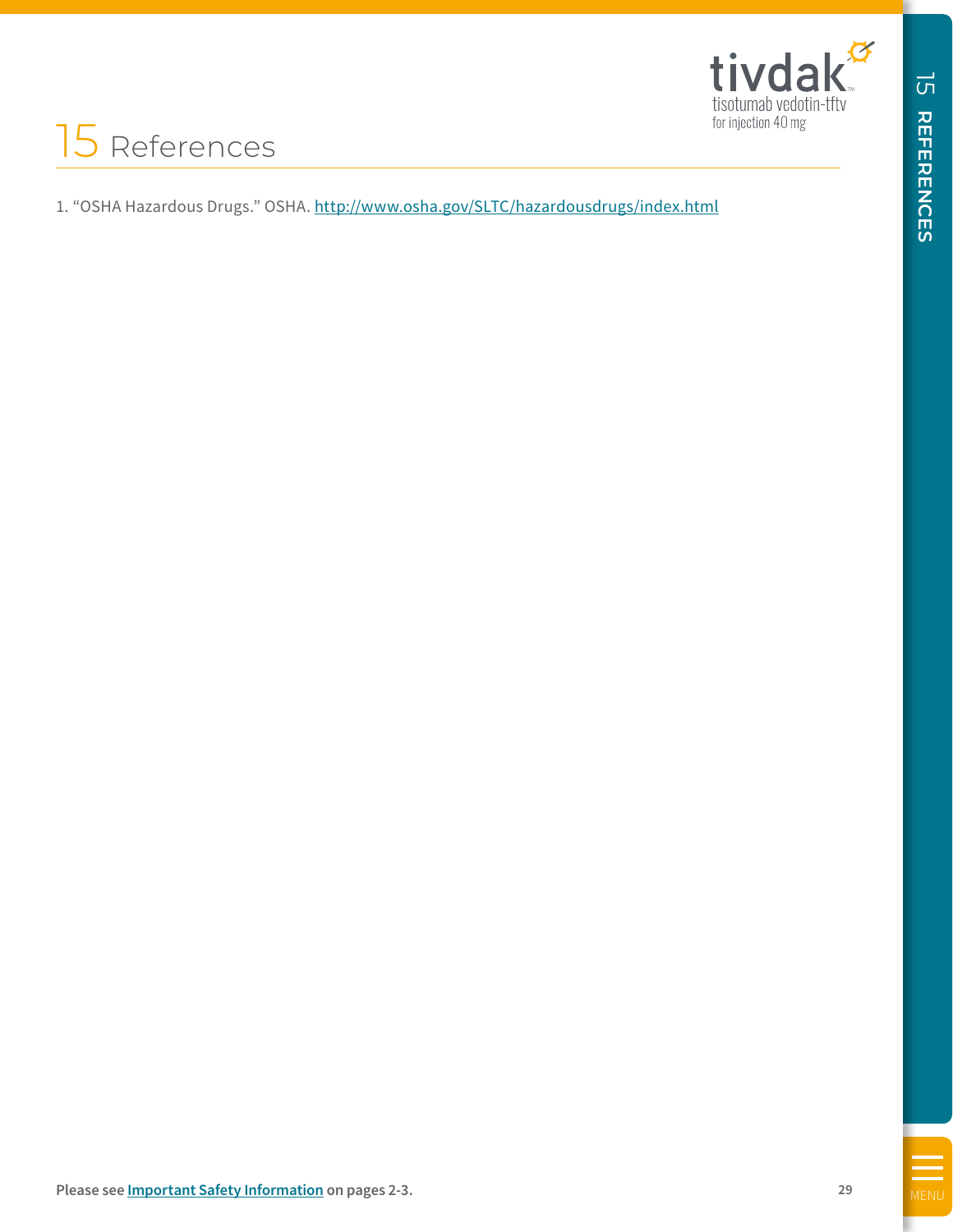

# 16 How Supplied/Storage and Handling

## How Supplied

TIVDAK (tisotumab vedotin-tftv) is supplied as a white to off-white lyophilized cake or powder in a 40 mg single-dose vial for reconstitution. TIVDAK vials are available in the following packages:

• Carton of one 40 mg single-dose vial [NDC 51144-003-01]

#### **Storage**

<span id="page-29-0"></span>**ICOLUTIONS**<br> **[MENU](#page-5-0) AND INSURAL SUPPLIED (STORAGE AS A share to online in the properties (see** *I***M Three Single Conservation <b>on the system of the second from the system of the second state of the page 3-4 30 C**<br> **Enco** Store TIVDAK vials refrigerated at 2ºC to 8ºC (36ºF to 46ºF) in the original carton to protect from light. Do not freeze. Do not shake.

#### Special Handling

TIVDAK is a hazardous drug. Follow special handling and disposal procedures.1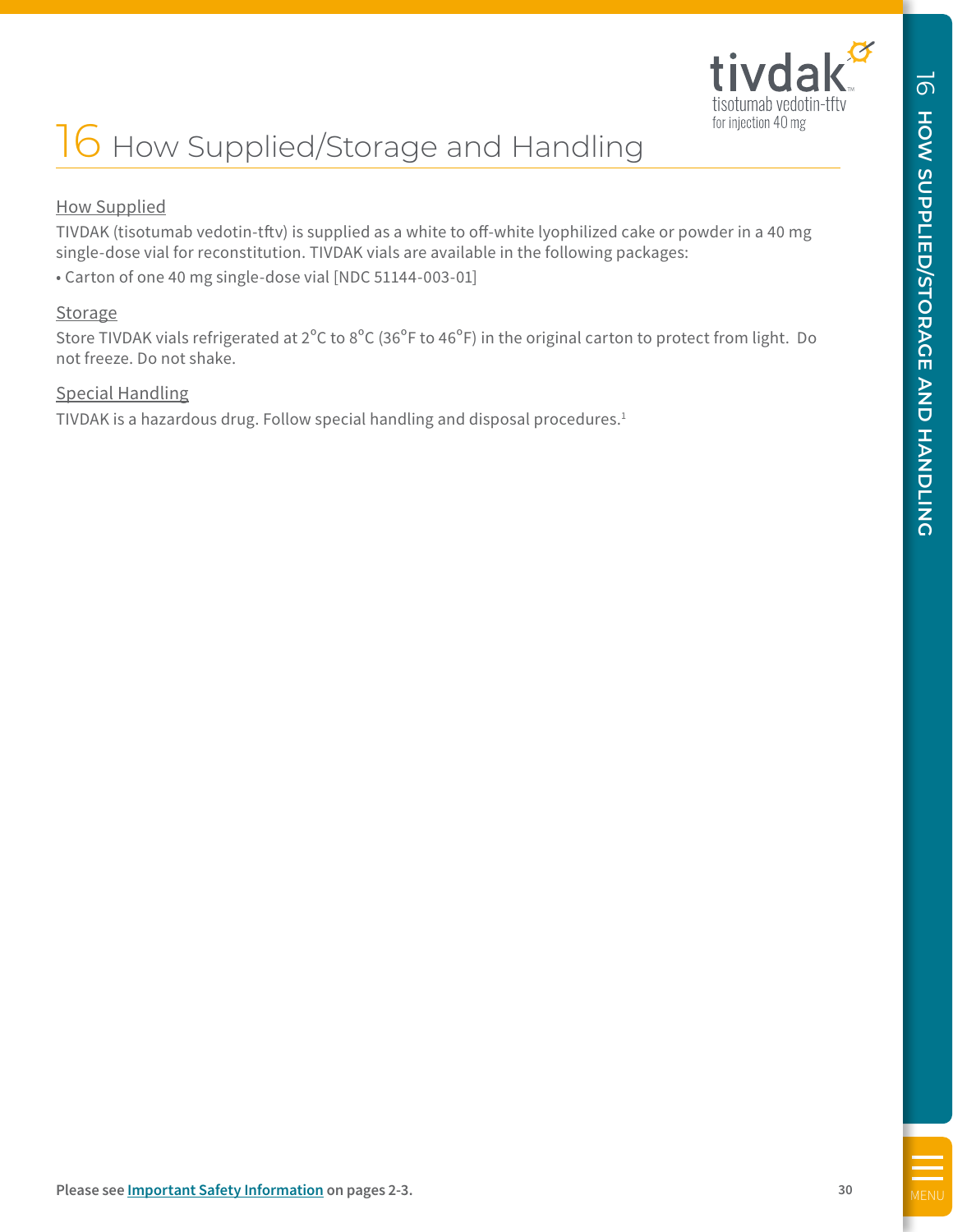

# 17 Patient Counseling Information

*Advise the patient to read the FDA-approved patient labeling (Medication Guide)*.

## Ocular Adverse Reactions

- Inform patients about the eye exam they will receive before treatment and prior to each dose.
- Inform patients that ocular adverse reactions may occur during treatment with TIVDAK and to contact their healthcare provider if they experience new or worsening ocular signs and symptoms *[see Warnings and Precautions [\(5.1](#page-12-0))]*.
- Instruct patients to bring their eye drops to each infusion and advise on how to administer the eye drops throughout treatment *[see Dosage and Administration [\(2.2\)](#page-7-0) and Warnings and Precautions [\(5.1](#page-12-0))]*.
- Inform patients to avoid wearing contact lenses during treatment unless directed by an eye care provider *[see Dosage and Administration ([2.2](#page-7-0))]*.

## Peripheral Neuropathy

• Advise patients to report to their healthcare provider any numbness and tingling of the hands or feet or muscle weakness *[see Warnings and Precautions [\(5.2](#page-12-0))]*.

## **Hemorrhage**

• Instruct patients to contact their healthcare provider to seek immediate medical attention for signs or symptoms of unusual severe bleeding or hemorrhage *[see Warnings and Precautions [\(5.3\)](#page-13-0)]*.

## Pneumonitis

• Advise patients to immediately report new or worsening respiratory symptoms *[see Warnings and Precautions [\(5.4\)](#page-13-0)]*.

# Embryo-Fetal Toxicity

- Advise pregnant women and females of reproductive potential of the potential risk to the fetus. Advise patients to inform their healthcare providers of a known or suspected pregnancy *[see Warnings and Precautions [\(5.5\)](#page-13-0) and Use in Specific Populations [\(8.1](#page-20-0))]*.
- <span id="page-30-0"></span>**PP**  $\overline{X}$  **P**  $\overline{X}$  **P**  $\overline{X}$  **P**  $\overline{X}$  **P**  $\overline{X}$  **P**  $\overline{X}$  **P**  $\overline{X}$  **C**  $\overline{X}$  **C P**  $\overline{X}$  **C P**  $\overline{X}$  **C P**  $\overline{X}$  **C P**  $\overline{X}$  **C P**  $\overline{X}$  **C P**  $\overline{X}$  **C C C C** • Advise females of reproductive potential to use effective contraception during treatment and for 2 months after the last dose. Advise male patients with female partners of reproductive potential to use effective contraception during treatment and for 4 months after the last dose *[see Use in Specific Populations [\(8.1](#page-20-0), [8.3](#page-21-0))]*.

## Lactation

• Advise women not to breastfeed during treatment with TIVDAK and for 3 weeks after the last dose *[see Use in Specific Populations [\(8.2](#page-20-0))]*.

Manufactured by: Seagen Inc. Bothell, WA 98021 1-855-4SEAGEN

Marketed by: Seagen Inc. Bothell, WA 98021 and Genmab US, Inc. Plainsboro, NJ 08536

U.S. License 2257